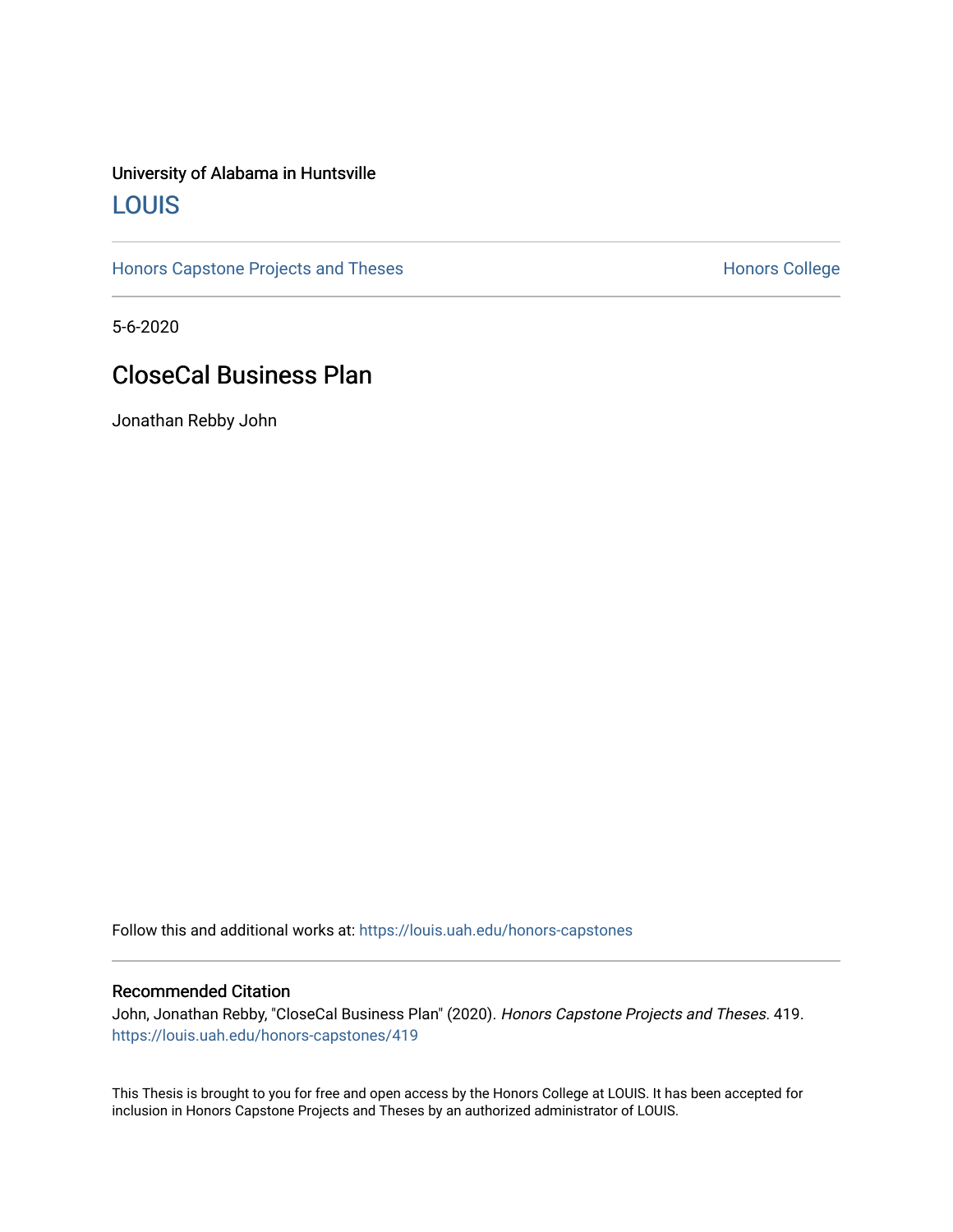# **CloseCal Business Plan**

**by**

### **Jonathan Rebby John**

#### **An Honors Capstone**

#### **submitted in partial fulfillment of the requirements**

**for the Honors Certificate**

**to**

**The Honors College**

**of**

**The University of Alabama in Huntsville**

**6 May 2020**

**Honors Capstone Director: Dr. Yeolan Lee**

#### **Associate Professor of Management**

| Jonathan Rebby John             | 6 May 2020 |
|---------------------------------|------------|
| Student (signature)             | Date       |
|                                 |            |
| Director (signature)            | Date       |
| Department Chair (signature)    | Date       |
| Honors College Dean (signature) | Date       |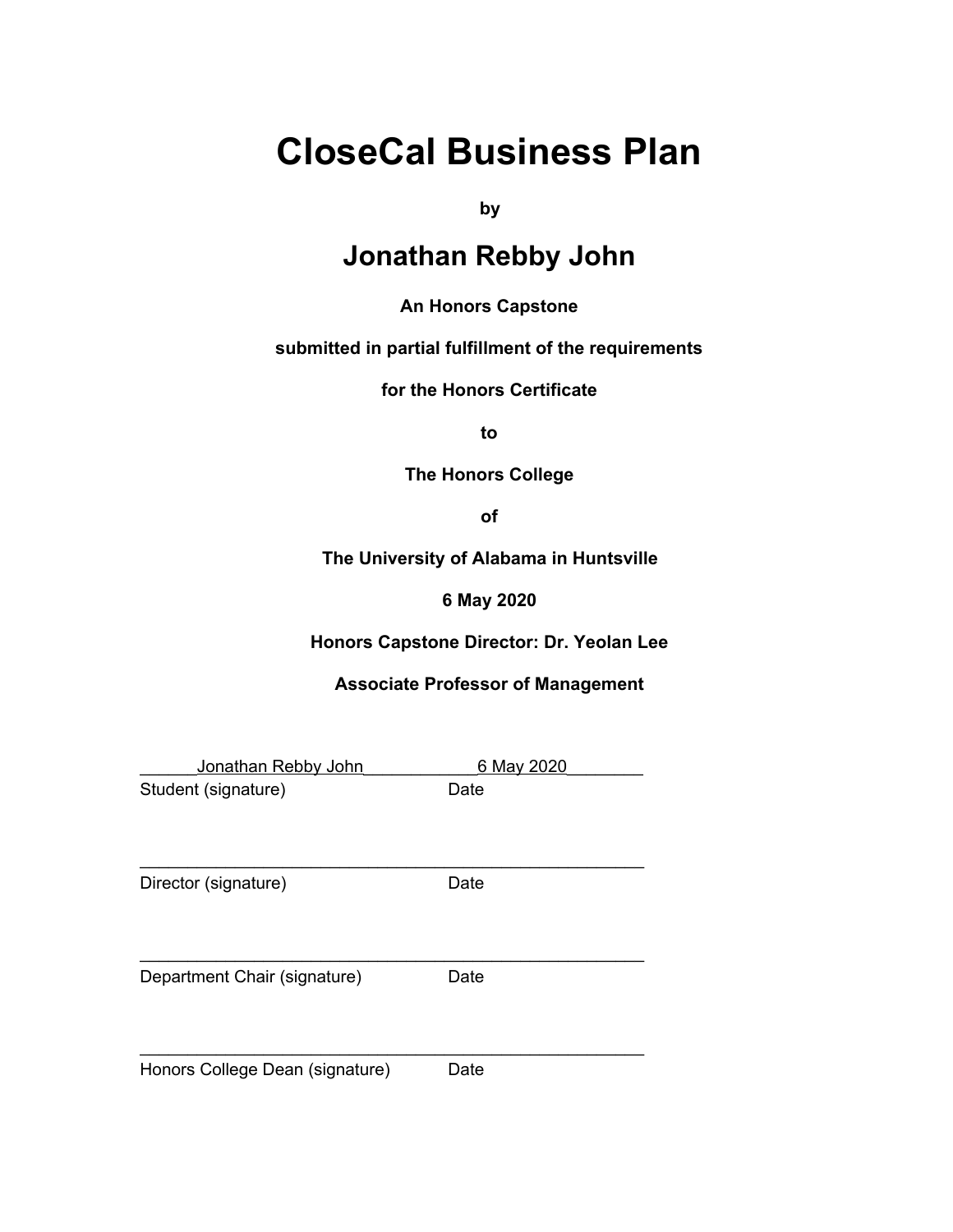

Honors College Frank Franz Hall +1 (256) 824-6450 (voice) +1 (256) 824-7339 (fax) honors@uah.edu

#### **Honors Thesis Copyright Permission**

#### **This form must be signed by the student and submitted as a bound part of the thesis.**

In presenting this thesis in partial fulfillment of the requirements for Honors Diploma or Certificate from The University of Alabama in Huntsville, I agree that the Library of this University shall make it freely available for inspection. I further agree that permission for extensive copying for scholarly purposes may be granted by my advisor or, in his/her absence, by the Chair of the Department, Director of the Program, or the Dean of the Honors College. It is also understood that due recognition shall be given to me and to The University of Alabama in Huntsville in any scholarly use which may be made of any material in this thesis.

Jonathan Rebby John

Student Name (printed)

Jonathan Rebby John

Student Signature

\_6 May 2020\_\_\_

Date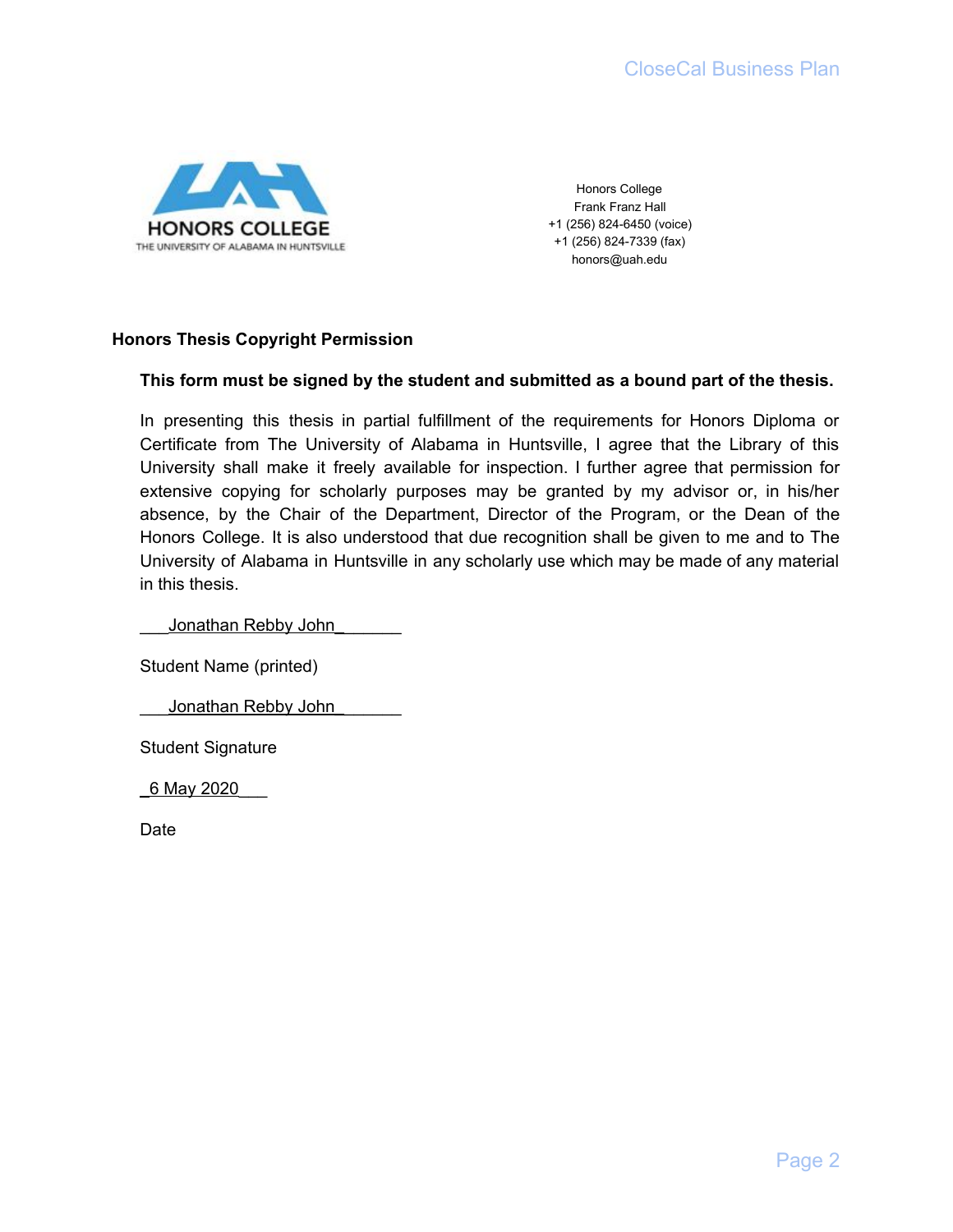# **Table of Contents**

**[Executive](#page-5-0) Summary / Abstract** 

Product [Description](#page-5-1)

Economics of [Operations](#page-6-0)

[Management](#page-6-1) Team

**Company [Description](#page-7-0)** 

Mission [Statement](#page-7-1)

Principal [Members](#page-7-2)

**[Company](#page-7-3) History** 

**[Milestones](#page-7-4)** 

Legal [Structure](#page-8-0)

**Market [Analysis](#page-9-0)** 

Detailed Customer [Description](#page-9-1)

Key [Characteristic](#page-9-2) #1: Accounting Team Size ≥ 3 Employees

Key Characteristic #2: Use of [Complementary](#page-9-3) Accounting Technology

Key [Characteristic](#page-10-0) #3: Accounting Team Complexity ≥ 3 Layers

Key [Characteristic](#page-10-1) #4: Business Location in Atlanta, GA

**[Competition](#page-12-0)** 

[Competitor](#page-12-1) #1: BlackLine [Competitor](#page-13-0) #2: FloQast

[Economics](#page-15-0) of Business

Costs of [Service](#page-15-1)

**[Pricing](#page-15-2)** 

Profits and [Break-Even](#page-16-0) — Before Hiring Employees

Profits and [Break-Even](#page-16-1) — After Hiring Employees

[Marketing](#page-18-0) Plan

Inbound [Marketing](#page-18-1) Strategy

Strategy #1: [Educational](#page-18-2) Accounting Content

[Strategy](#page-18-3) #2: Social Media

[Outbound](#page-19-0) Sales Strategy

Design & [Development](#page-21-0) Plan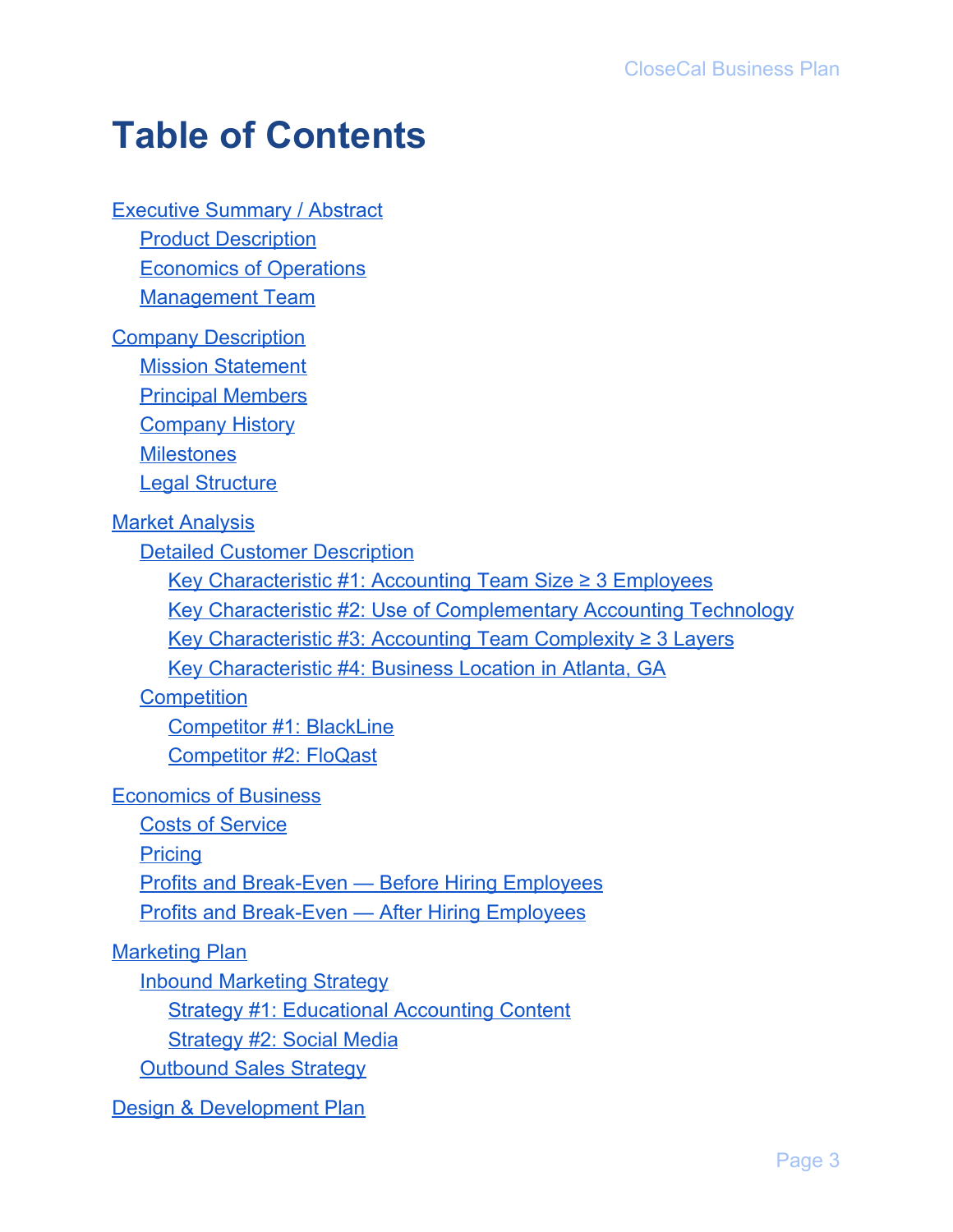Product [Development](#page-21-1) Progress Projected [Development](#page-23-0) Milestones **[Challenges](#page-24-0)** Challenge #1: Insufficient [Development](#page-24-1) Resources Challenge #2: Product [Development](#page-24-2) Cost **[Intellectual](#page-24-3) Property [Operations](#page-25-0) Plan** 

**Back [Stage](#page-25-1) Front [Stage](#page-25-2)** Customer [Onboarding](#page-25-3) [Customer](#page-26-0) Service **Company [Organization](#page-27-0) Structure** CEO — [Sebhastien](#page-27-1) Gibosse COO — Bruce [Belmont](#page-27-2) CRO — [Jonathan](#page-27-3) Rebby John

Overall [Schedule](#page-28-0)

Financial [Projections](#page-29-0)

**[References](#page-31-0)**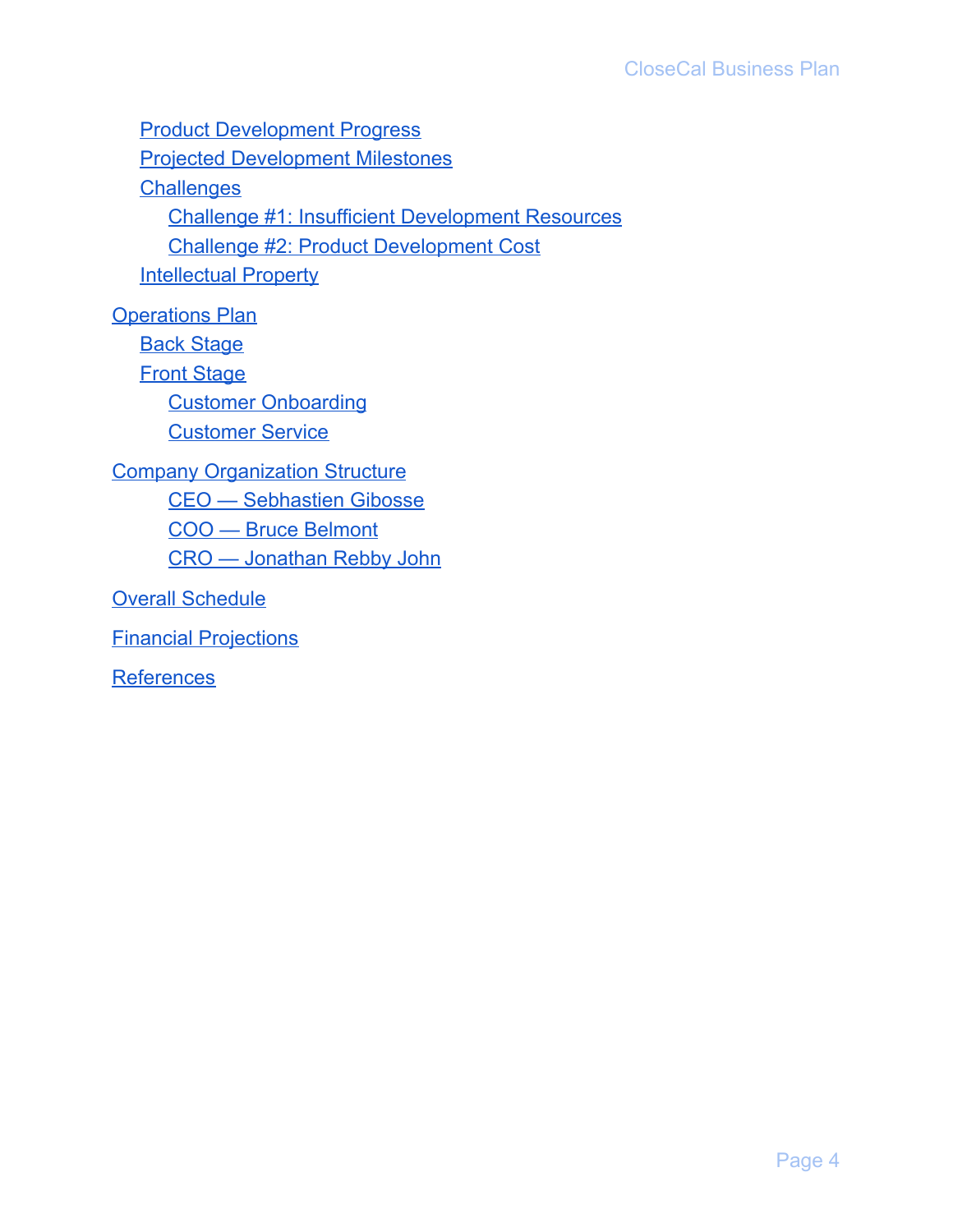# <span id="page-5-0"></span>**Executive Summary / Abstract**

## <span id="page-5-1"></span>Product Description

CloseCal is a SaaS (software-as-a-service) solution for modern accounting teams to provide system and structure to a simplified month-end close process. In the current state of the industry, our target customers complete month-end close processes without using a dedicated project management tool.

The month-end close is a complicated process involving multiple moving parts. The specific tasks involved change from customer to customer, but generally follow this structure:

| Step $#$       | Task                                                                                 |
|----------------|--------------------------------------------------------------------------------------|
| 1              | Complete journal entries for all incoming cash (accounts receivable).                |
| $\overline{2}$ | Complete journal entries for all outgoing cash (accounts payable).                   |
| 3              | Reconcile bank statements.                                                           |
| 4              | Record inventory value changes.                                                      |
| 5              | Review expense accounts.                                                             |
| 6              | Organize and create financial statements.                                            |
| $\overline{7}$ | Finalize numbers and close books.                                                    |
| 8              | Create presentations including highlights of financial data for<br>executive review. |

In the current state, companies use Excel, a whiteboard, pen and paper, an email thread, or some other poorly suited methodology in order to manage and keep track of these tasks every month for the close process.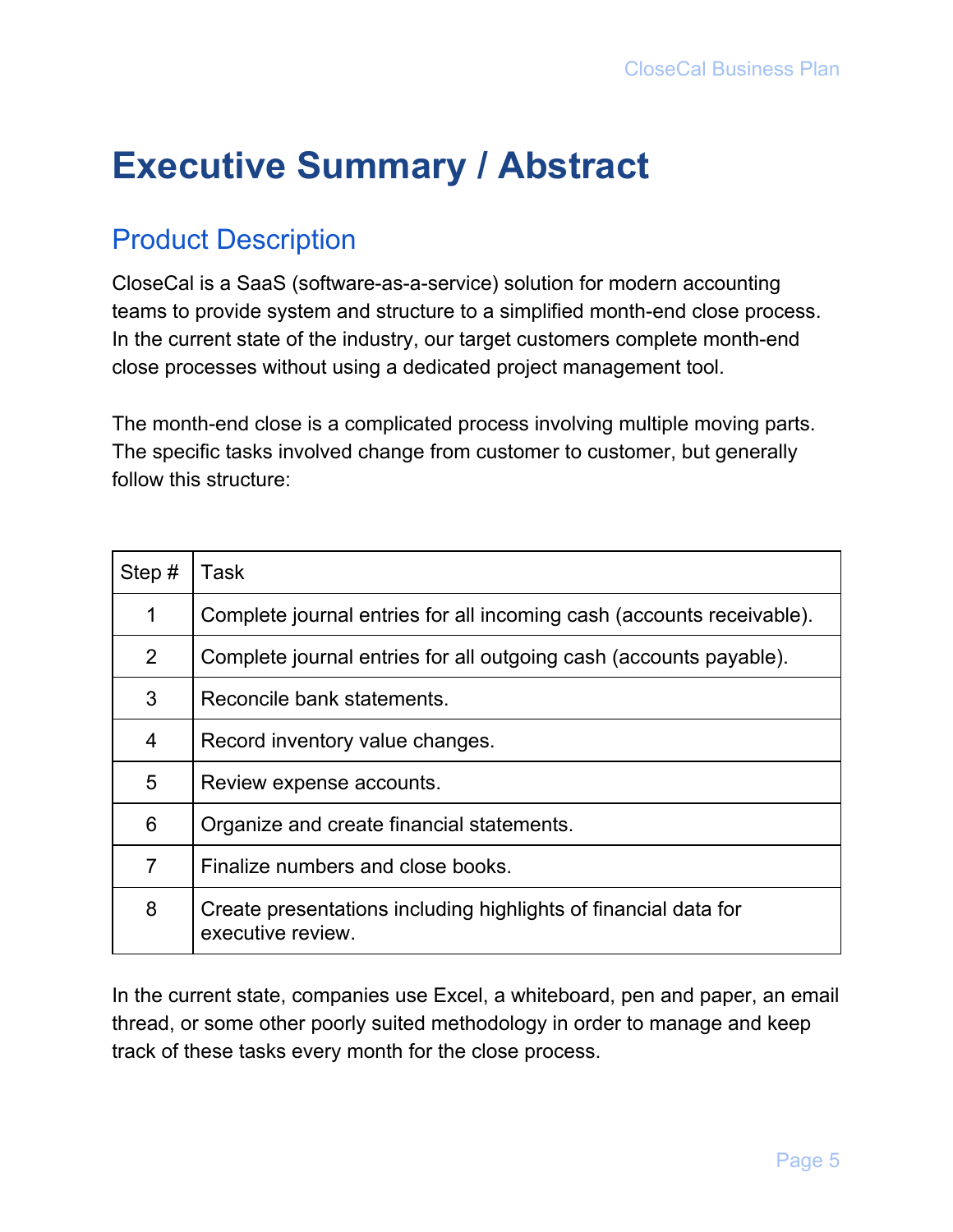The solution that the CloseCal product provides is project management tools built specifically for the month-end close process. With the tool, an accounting team will be able to build out a template to mirror what their company's close process looks like. From within the tool, each task can be assigned to specific persons, and marked as "not yet started", "complete", or "in progress". Overall close progress can be reported in a dashboard view based on the number and profession of completed tasks. In addition, the product will include tools to build financial statements and present financial data to executive stakeholders.

### <span id="page-6-0"></span>Economics of Operations

The highlights projected economics of operations are as follows:

| Total fixed costs (incl salaries and wages): | \$141,875 |
|----------------------------------------------|-----------|
| Total variable costs per user:               | \$73      |
| Total revenue per user:                      | \$1,188   |
| Total profit per user:                       | \$1,115   |
| Users till break even:                       | 127 users |

With a projected 5% market penetration within the first year, the financial projections for the first year see a total income of **\$365,800** with a total expenditure of **\$83,928**, for a total profit of **\$281,872**.

### <span id="page-6-1"></span>Management Team

CloseCal is comprised of a three-man team: Sebhastien Gibosse (CEO), Bruce Belmont (COO), and Jonathan Rebby John (CRO).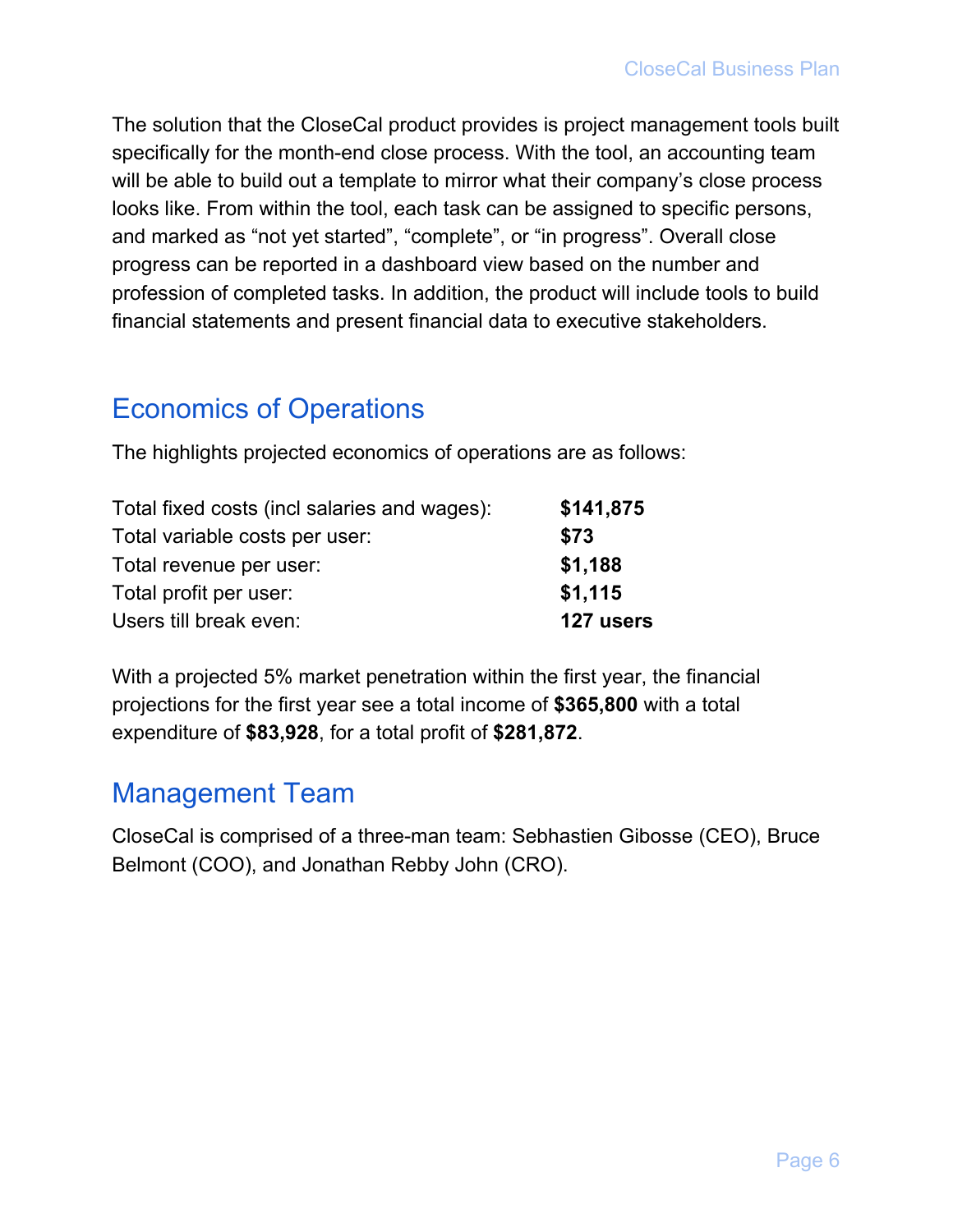# <span id="page-7-0"></span>**Company Description**

## <span id="page-7-1"></span>Mission Statement

To deliver software functionality that simplifies the month-end process for modern accounting teams and increase executive visibility into month-end close.

**Tagline:** *The spreadsheet, email, sticky note, and whiteboard alternative to month-end close.*

## <span id="page-7-2"></span>Principal Members

Sebhastien Gibosse — co-founder, CEO, Design & Development Lead Bruce Belmont — co-founder, COO, Operations Lead Jonathan Rebby John — co-founder, CRO, Sales & Marketing Lead

# <span id="page-7-3"></span>Company History

The partnership was founded before the company was. Sebhastien Gibosse and Jonathan Rebby John had previously worked together at the same company in the Business Operations department. Independent of the company, they had worked on developing a solution for startups to deliver financial metric visibility to their investment partners. When Sebhastien transferred to the Finance team of the same company, he noticed the problem with month-end close that CloseCal solves. It was a natural next step to build out a solution for easier month-end close management, and Sebhastien's career mentor, Bruce Belmont, was brought in due to his wealth of experience in the accounting and finance industries.

### <span id="page-7-4"></span>**Milestones**

The company currently has a fully functional software built, and is engaged in testing with multiple companies.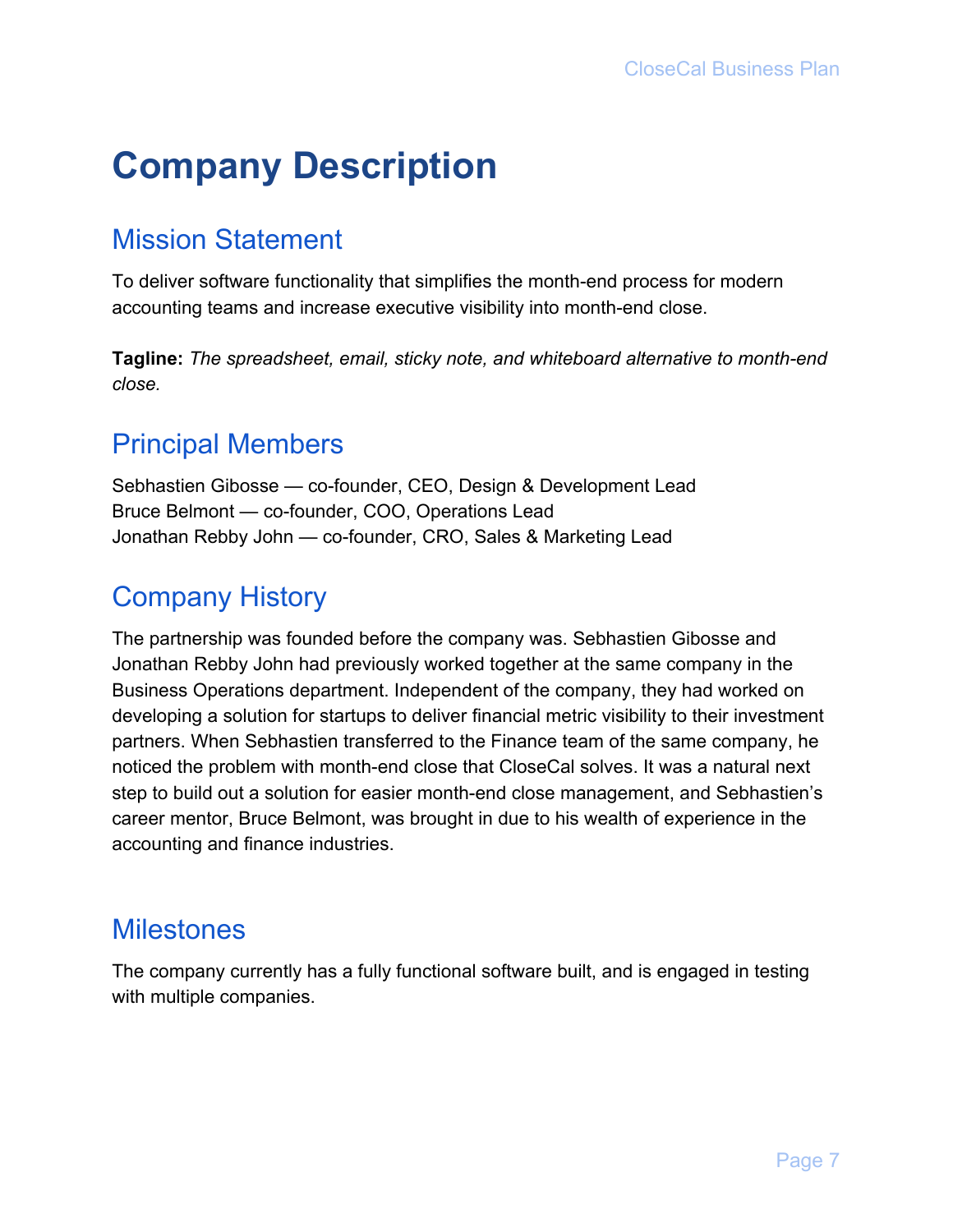# <span id="page-8-0"></span>Legal Structure

The business will be incorporated as an LLC in Atlanta, GA with equal ownership among founding members.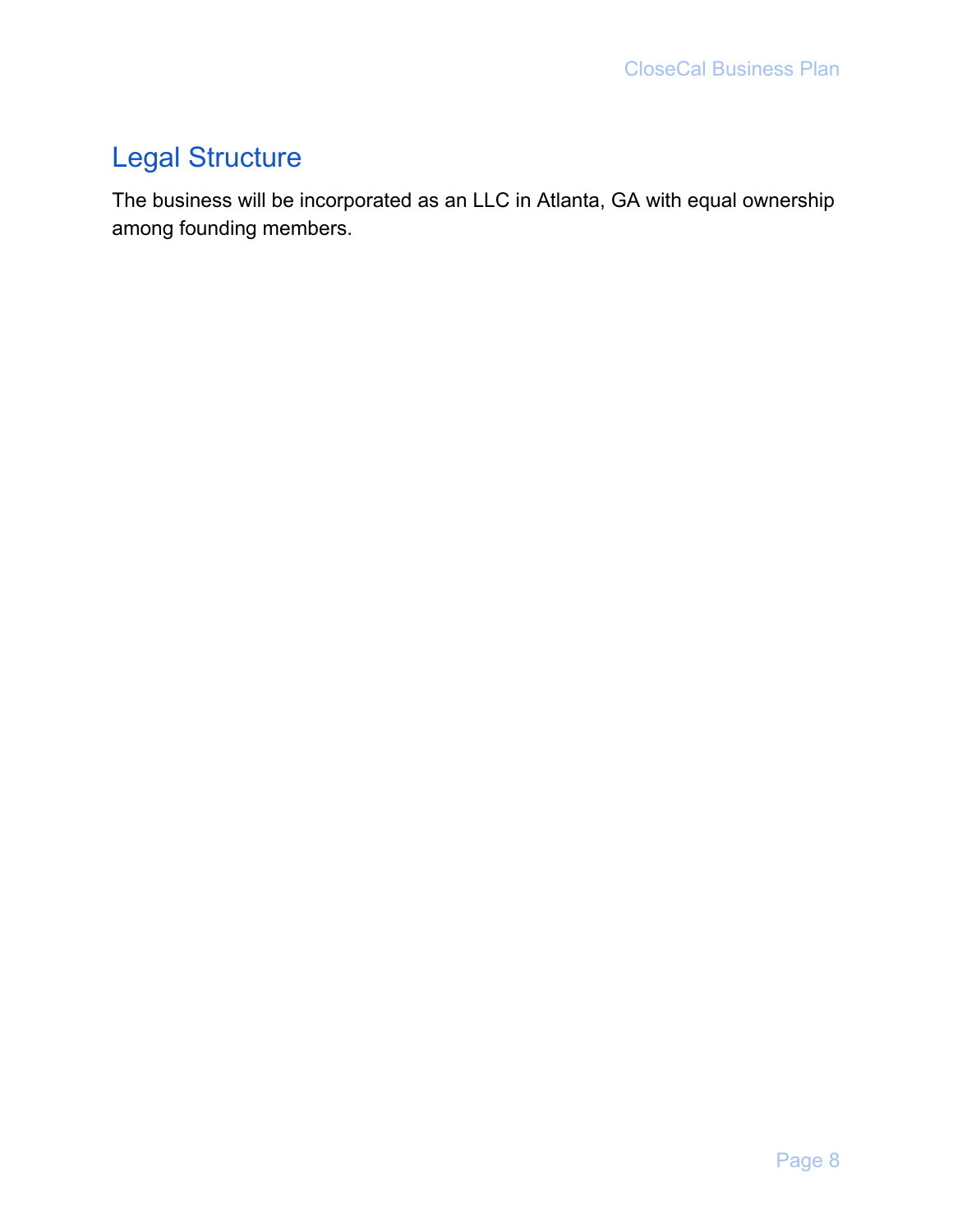# <span id="page-9-0"></span>**Market Analysis**

## <span id="page-9-1"></span>Detailed Customer Description

CloseCal is a strictly B2B (business to business) product. It is not available to consumers. The target customer for CloseCal is a business that is big enough to support an accounting team, and already uses software in other parts of their financial processes, but does not currently use a software tool for their month-end close management.

<span id="page-9-2"></span>There are several characteristics that profile CloseCal's ideal customer.

#### Key Characteristic #1: Accounting Team Size ≥ 3 Employees

The first key characteristic is an accounting team that is big and complex enough to need project management software to manage its close. The business' operations must be complex enough for the problem described in the product description to exist. Via focus group testing, we have found that this problem typically arises when there are more than two individuals in the company's accounting team, as this is when communication in email exchanges begins to breakdown, and the advantage of having a dedicated software platform to contain all data related to the month-end close becomes significant enough for a company to commit money to purchasing the product to eliminate the problem.

#### <span id="page-9-3"></span>Key Characteristic #2: Use of Complementary Accounting Technology

The second characteristic is a commitment to using technology in the accounting process. Many companies that are steeped in old processes have not yet embraced web-based software tools such as CloseCal to simplify their accounting process. Companies that already use general ledger software, such as QuickBooks, Xero, or a similar product, have already demonstrated a commitment to using software to improve their internal operations. Thus, such companies will be an easier sale in the sales and marketing process.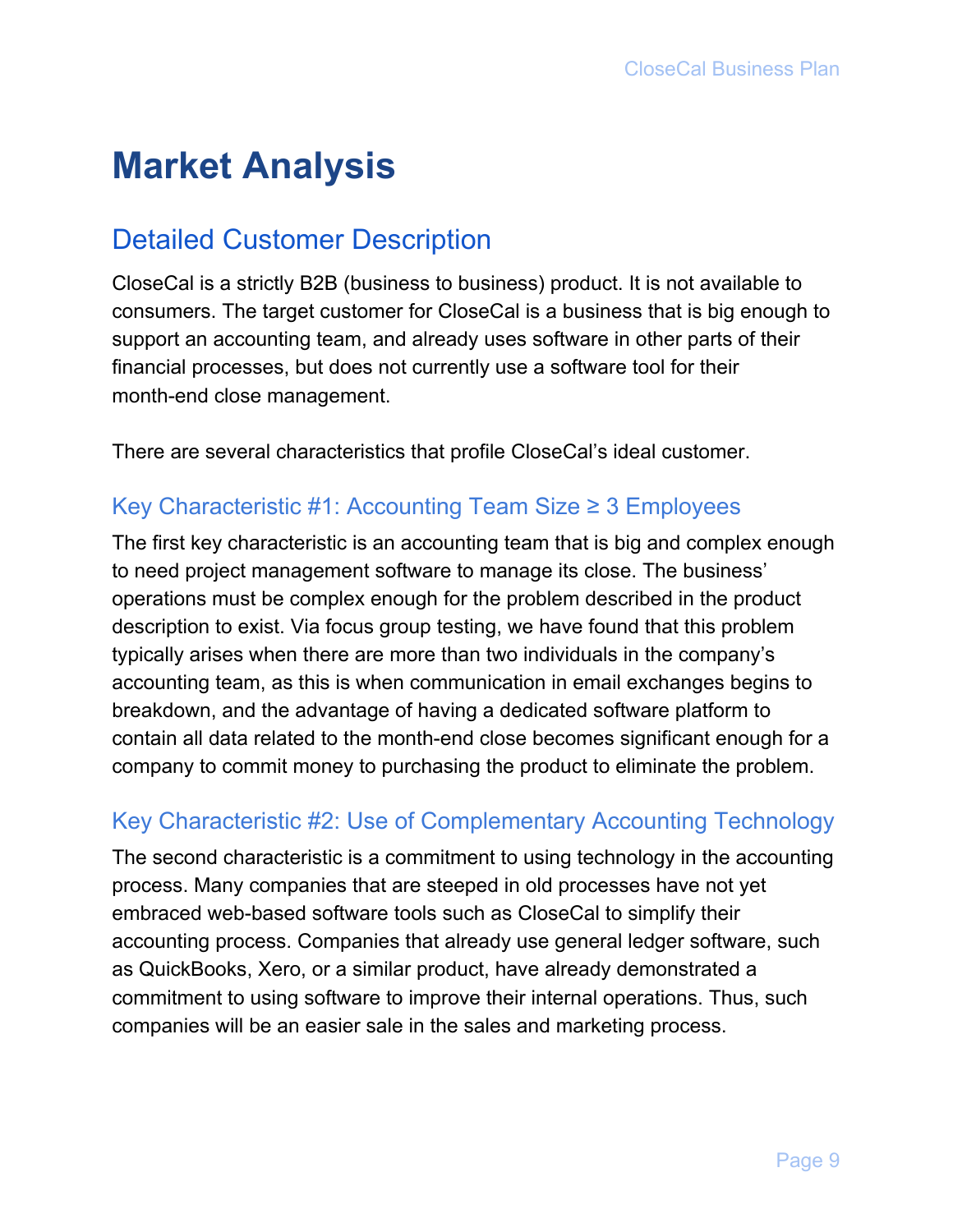### <span id="page-10-0"></span>Key Characteristic #3: Accounting Team Complexity ≥ 3 Layers

The third characteristic that defines CloseCal's ideal customer is financial organization complexity. One of the principal benefits that CloseCal provides to its customers is executive visibility into a previously obscure month-end close process. The dashboard view of the product allows accounting executive leadership to see the month-end close from a birds' eye view and identify bottlenecks that need to be mitigated. Thus, the finance and accounting department of the company should be complicated enough to have three layers of hierarchy. This could look as simple as simple as the following structure.



#### <span id="page-10-1"></span>Key Characteristic #4: Business Location in Atlanta, GA

The fourth and final characteristic of the ideal CloseCal customer is location. Sales and marketing efforts will be regional for the first year, in order for the company to focus on building a strong presence in a single local market. The company is being incorporated in Atlanta, GA. Thus, the ideal location of the customer is Atlanta, GA.

In order to analyze and size the market, the team used two different software platforms.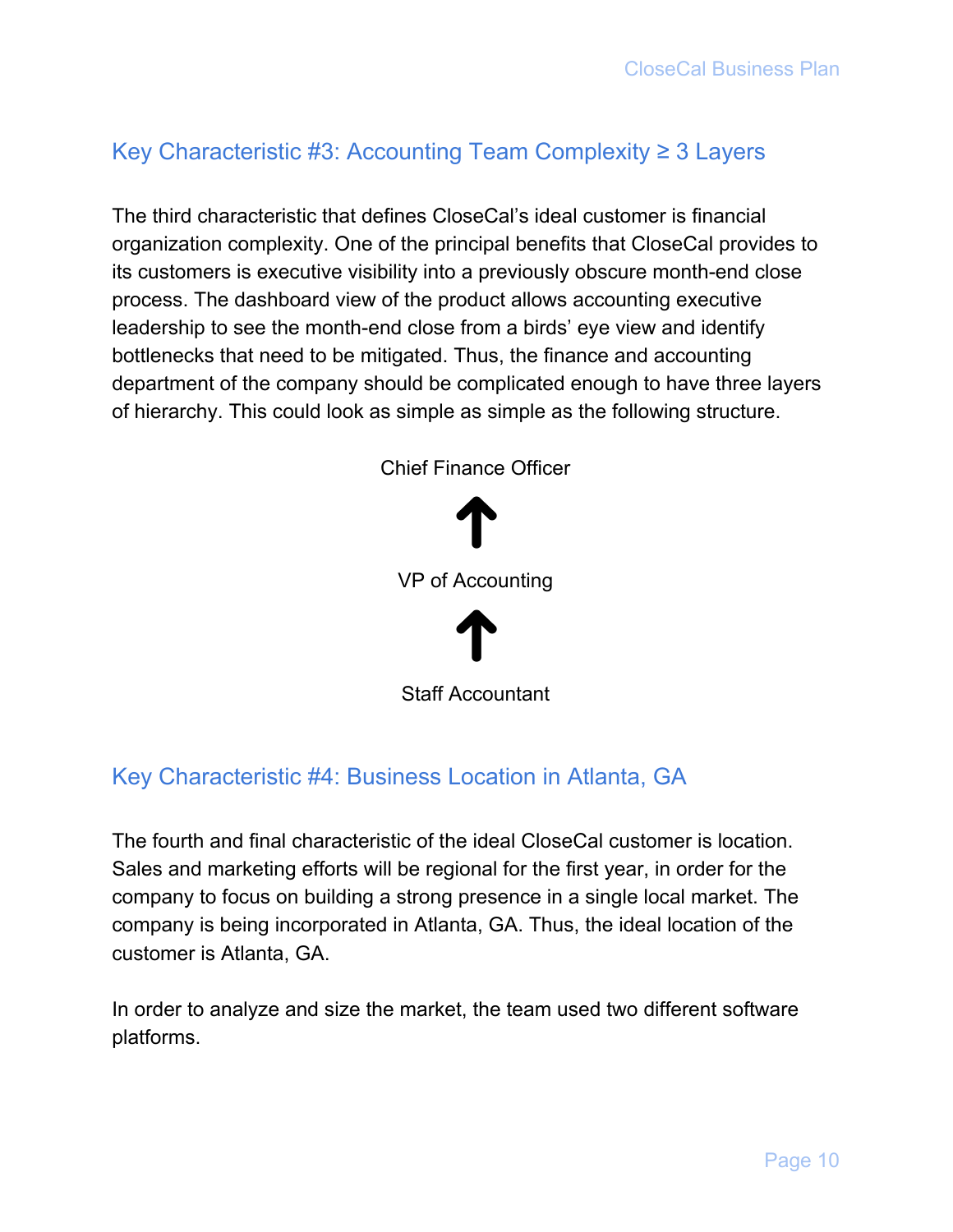The first market analysis tool used was Enlyft. This tool provided an exhaustive list of companies located in Atlanta, GA that use QuickBooks accounting software (fulfilling Key Characteristics #2 and #4). The data provided from Enlyft revealed a list of 1253 companies in Atlanta, GA that used QuickBooks accounting software.

The second market analysis tool used was LinkedIn Sales Navigator. The research team was able to identify that companies that had company sizes greater than or equal to 250 employees had at least three years of accounting complexity and a minimum of three accounting employees. The list provided by Enlyft was cross-referenced through LinkedIn Sales Navigator to identify how many of these companies that used Quickbooks and were based in Atlanta, GA had a minimum of 250 employees. This cross-reference reduced the number of companies to 627 companies.

| <b>Market Penetration</b> | <b>Sales Projections</b> |
|---------------------------|--------------------------|
| 1%                        | 6 companies              |
| 3%                        | 19 companies             |
| 5%                        | 31 companies             |
| 7%                        | 44 companies             |
| 10%                       | 63 companies             |
| 15%                       | 94 companies             |
| 20%                       | 125 companies            |

Thus, the **total addressable market** in Atlanta, GA was 627 companies.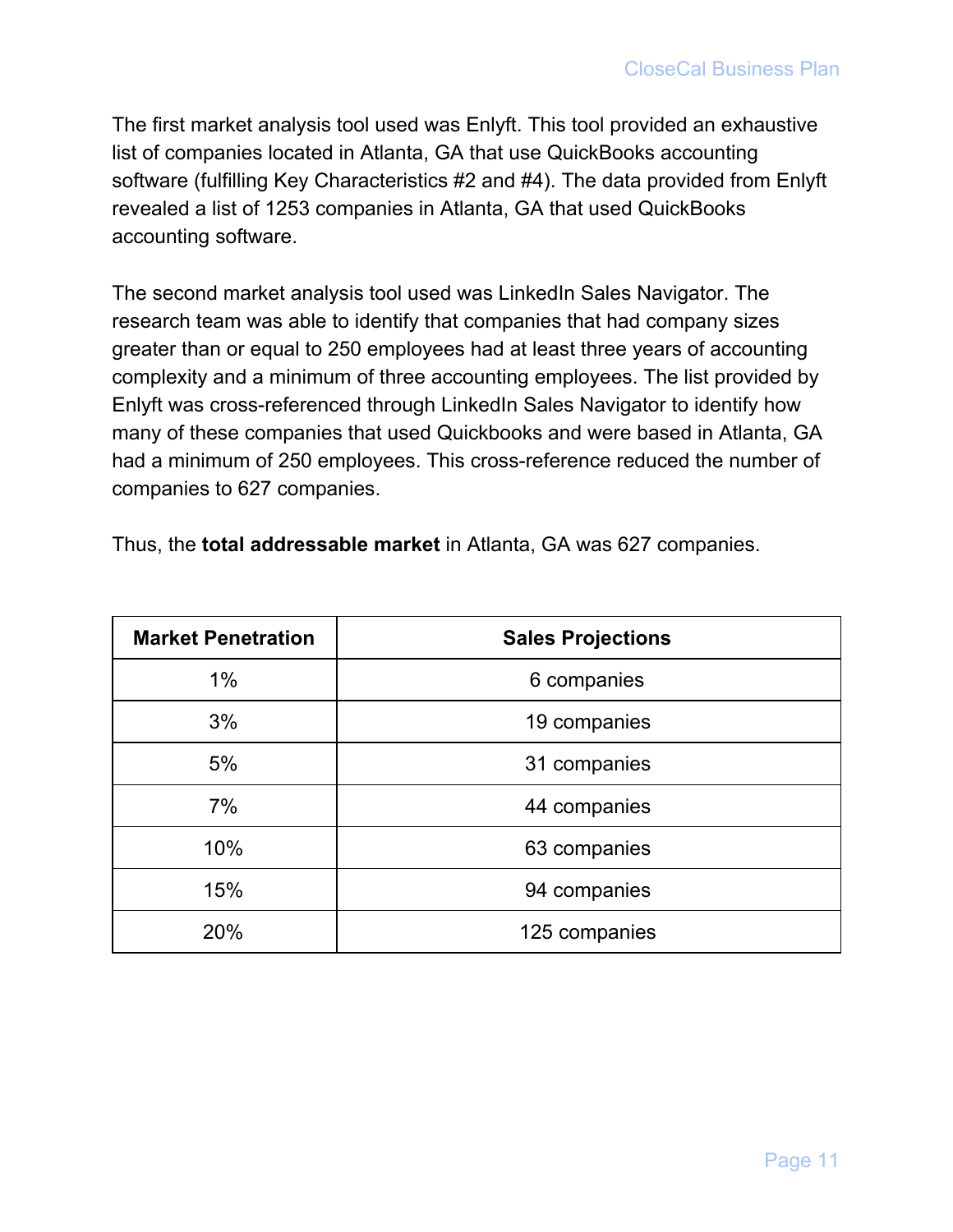# <span id="page-12-0"></span>**Competition**

For an industry that has generally seen a fairly wide penetration of SaaS technology (e.g. QuickBooks and Xero for general ledger functionality), there has been minimal penetration into this specific market from competing products.

<span id="page-12-1"></span>The two principal competitors in the market are Blackline and Floqast.

#### Competitor #1: BlackLine

BlackLine is the most significant competition in the space, due to its established credibility in the industry and funding potential. The company is publicly traded on the NASDAQ, with approximately a \$3.56 billion market cap [1].

However, it is important to note that the month-end close management is only a small part of the tools that BlackLine offers in its financial software suite of functionality. Below is a screenshot taken from the BlackLine website that provides a birds' eye view of the functionality their tool offers.



The company's primary offerings revolve around actual accounting task completion, i.e. completing accounting reconciliations, documenting journal entries for accounts receivable and accounts payable, assessing compliance for audits, and providing communication channels for accounting teams across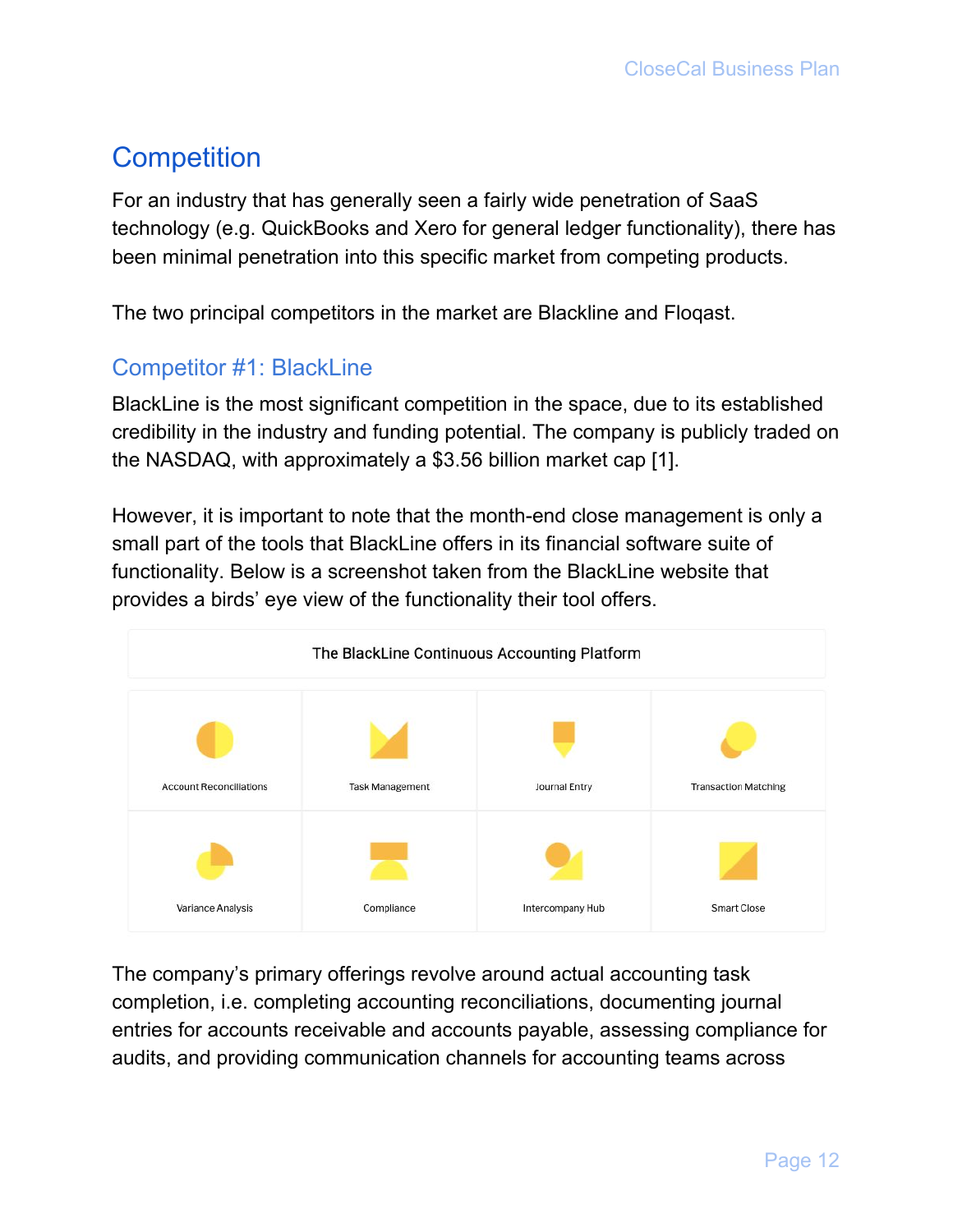different companies. The month-end close management tool is a small part of a bigger platform.

Thus, the BlackLine product line is marketed towards much larger companies than the market segment that CloseCal is targeting. Thus, although the products are very similar, BlackLine competes for a different type of customer than CloseCal. BlackLine markets a full-featured accounting platform to large companies with the intense accounting complexity required to support investment into such a powerful tool.

CloseCal, on the other hand, focuses solely on providing month-end close management functionality to companies that are yet immature for the powers of the BlackLine suite of functionality.

#### <span id="page-13-0"></span>Competitor #2: FloQast

The second competitor in the space, FloQast, has a much stronger hold on the specific market that CloseCal seeks to pursue. Below is a description of the product that FloQast has put on their website.



FloQast's functionality mirrors projected CloseCal functionality. The primary competitive advantage that CloseCal holds over FloQast is in pricing. Because CloseCal is a small, nimble team, it is able to offer its product at a lower price than FloQast. Conversations with the company revealed that the minimum purchase at FloQast was a \$25,000/year deal.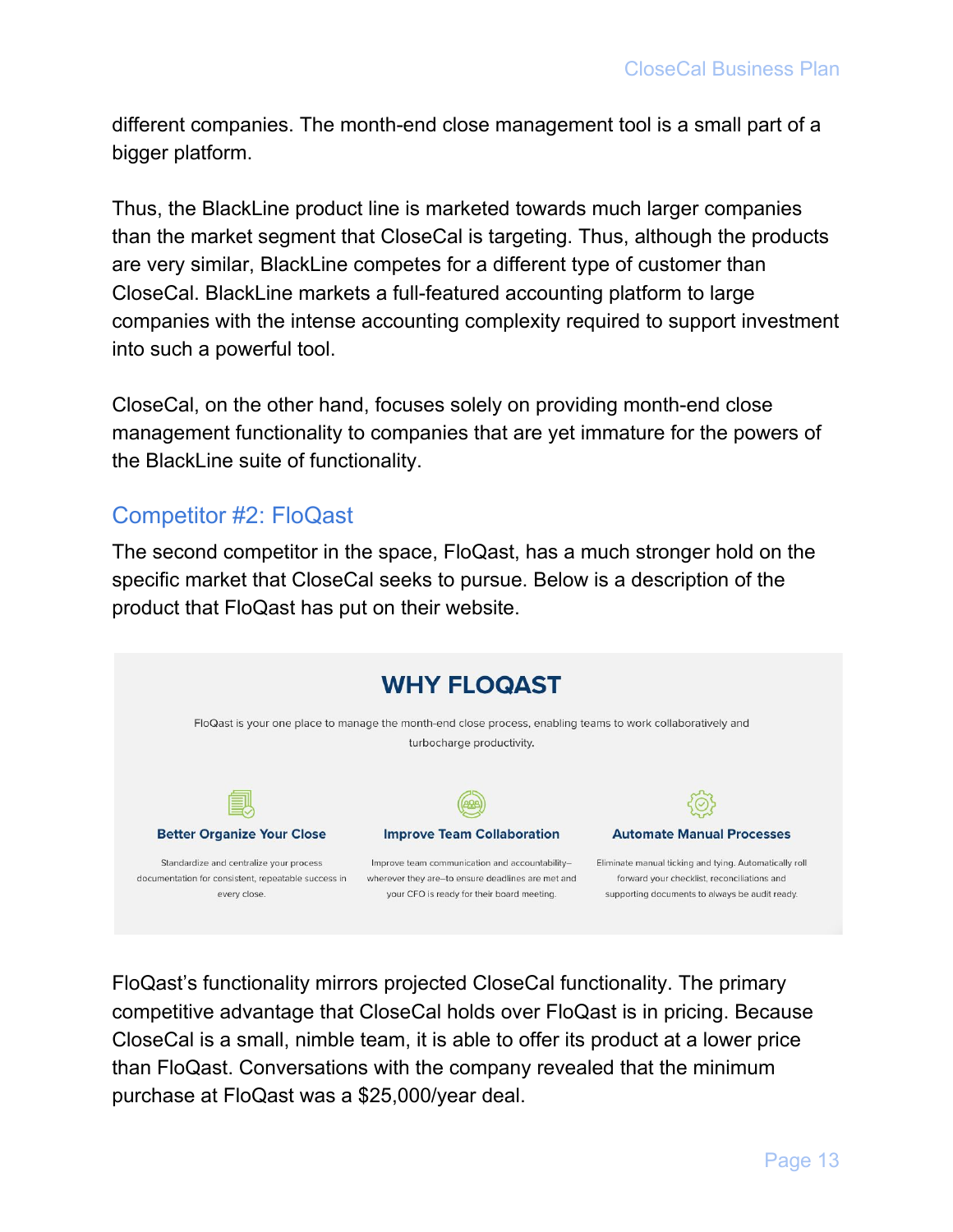CloseCal is able to offer the same functionality at a lower price and has a minimum price point of \$99/month, or \$1188/year (more info on pricing will be provided in the Economics of Business section).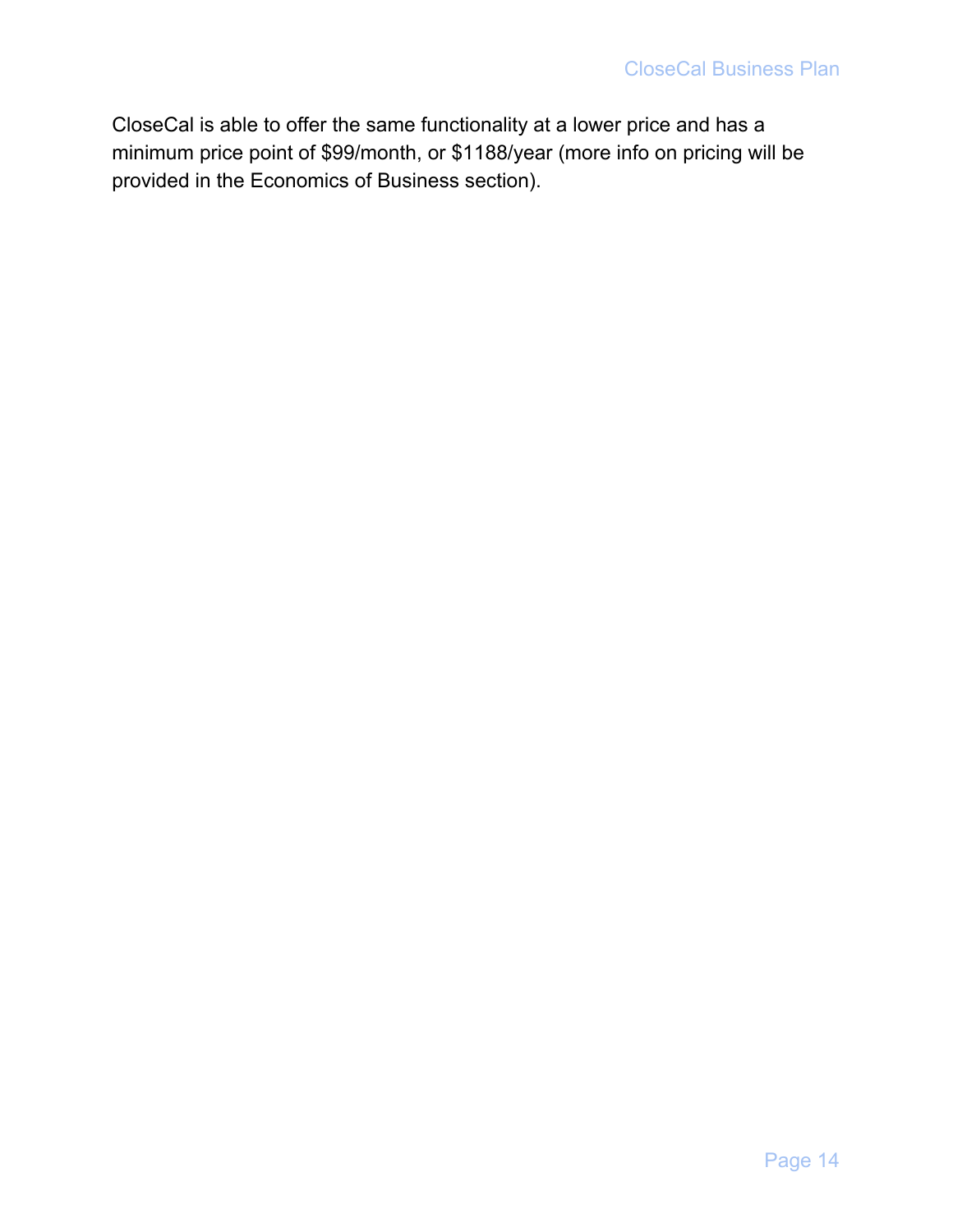# <span id="page-15-0"></span>**Economics of Business**

## <span id="page-15-1"></span>Costs of Service

The fixed costs of the business are detailed below.

| <b>Fixed Costs</b>             |                            |  |
|--------------------------------|----------------------------|--|
| <b>Expense</b>                 | <b>Yearly Cost (\$USD)</b> |  |
| Website hosting                | 150                        |  |
| Software development platform  | 1000                       |  |
| <b>LLC</b> registration        | 49                         |  |
| <b>HubSpot Marketing Suite</b> | 1200                       |  |
| LinkedIn Sales Navigator       | 1344                       |  |

The variable costs of the business, per user, are detailed below. The variable costs are estimates based on the usage data of the users of the three companies currently testing the product.

#### **Variable Costs**

| <b>Expense</b>                | <b>Est. Yearly Cost per User (\$USD)</b> |  |
|-------------------------------|------------------------------------------|--|
| <b>API call</b>               | 24                                       |  |
| Email notification capability | 49                                       |  |

## <span id="page-15-2"></span>**Pricing**

Pricing for the platform was decided on after consulting the companies that tested the product, to determine what price point would allow them to see a positive return on investment by purchasing the product. In addition, we also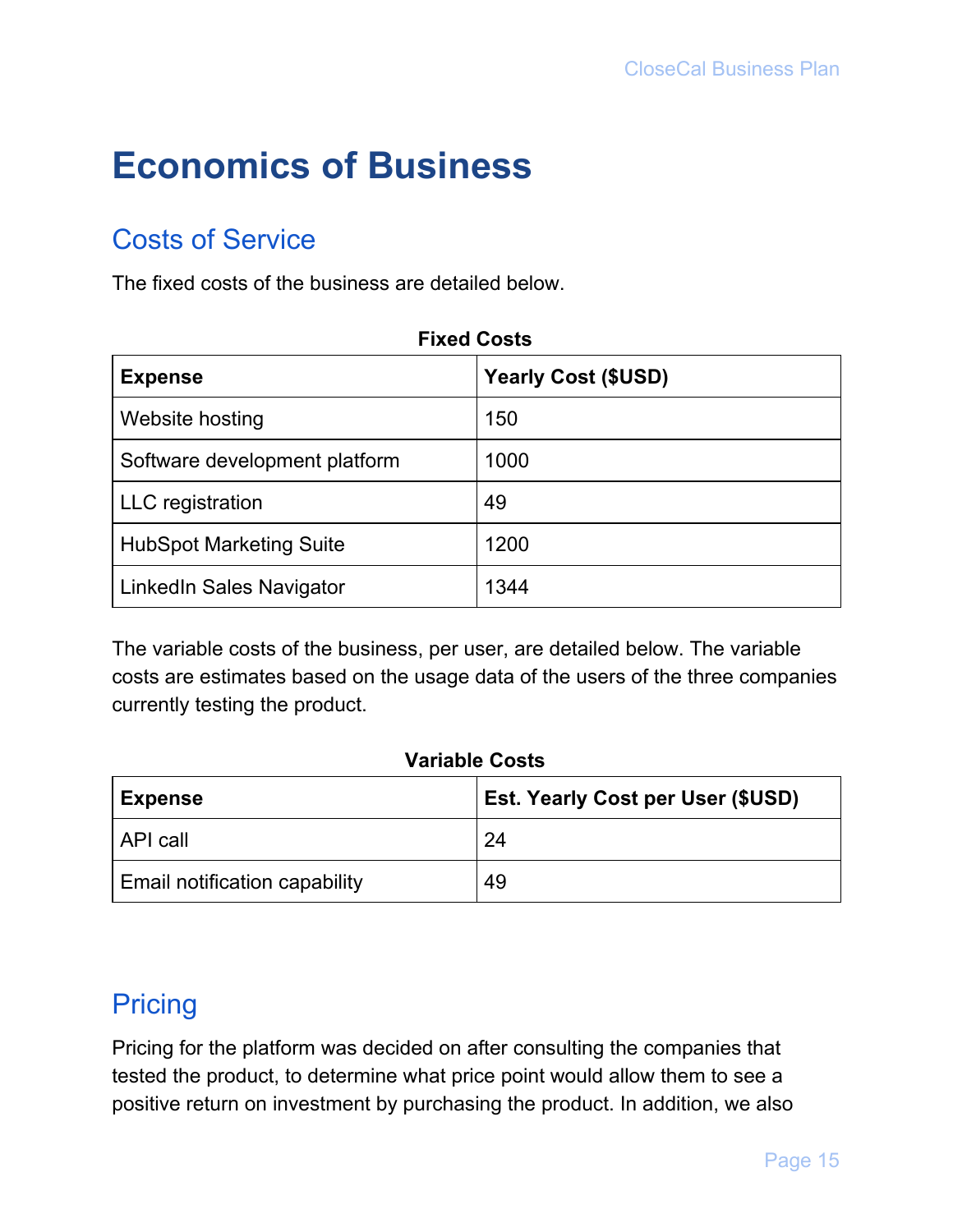looked at competing prices from FloQast, setting a target of coming in well under their \$25,000 minimum buy.

Pricing was set on a per user basis. Each company will sign up a varying number of users depending on the size of their accounting team. The decision was made to price the product at \$99/month.

### <span id="page-16-0"></span>Profits and Break-Even — Before Hiring Employees

Using the projected expenses and revenue, we determined the number of customers required to break-even in the current state of the company.

| Total fixed costs:             | \$3,743 |
|--------------------------------|---------|
| Total variable costs per user: | \$73    |
| Total revenue per user:        | \$1,188 |
| Total profit per user:         | \$1,115 |
| Users till break even:         | 4 users |

### <span id="page-16-1"></span>Profits and Break-Even — After Hiring Employees

Given the company's plan to hire two employees after the first year, one devops engineer to lead product development and one account manager to contribute to sales and manage customer service requests, profits and break even were recalculated including the costs of the employees.

The average cost of hiring a software engineer in Atlanta is **\$78,995** [2].

The average cost of hiring an account manager in Atlanta is **\$59,137** [3].

| Total fixed costs:             | \$141,875 |
|--------------------------------|-----------|
| Total variable costs per user: | \$73      |
| Total revenue per user:        | \$1,188   |
| Total profit per user:         | \$1,115   |
| Users till break even:         | 127 users |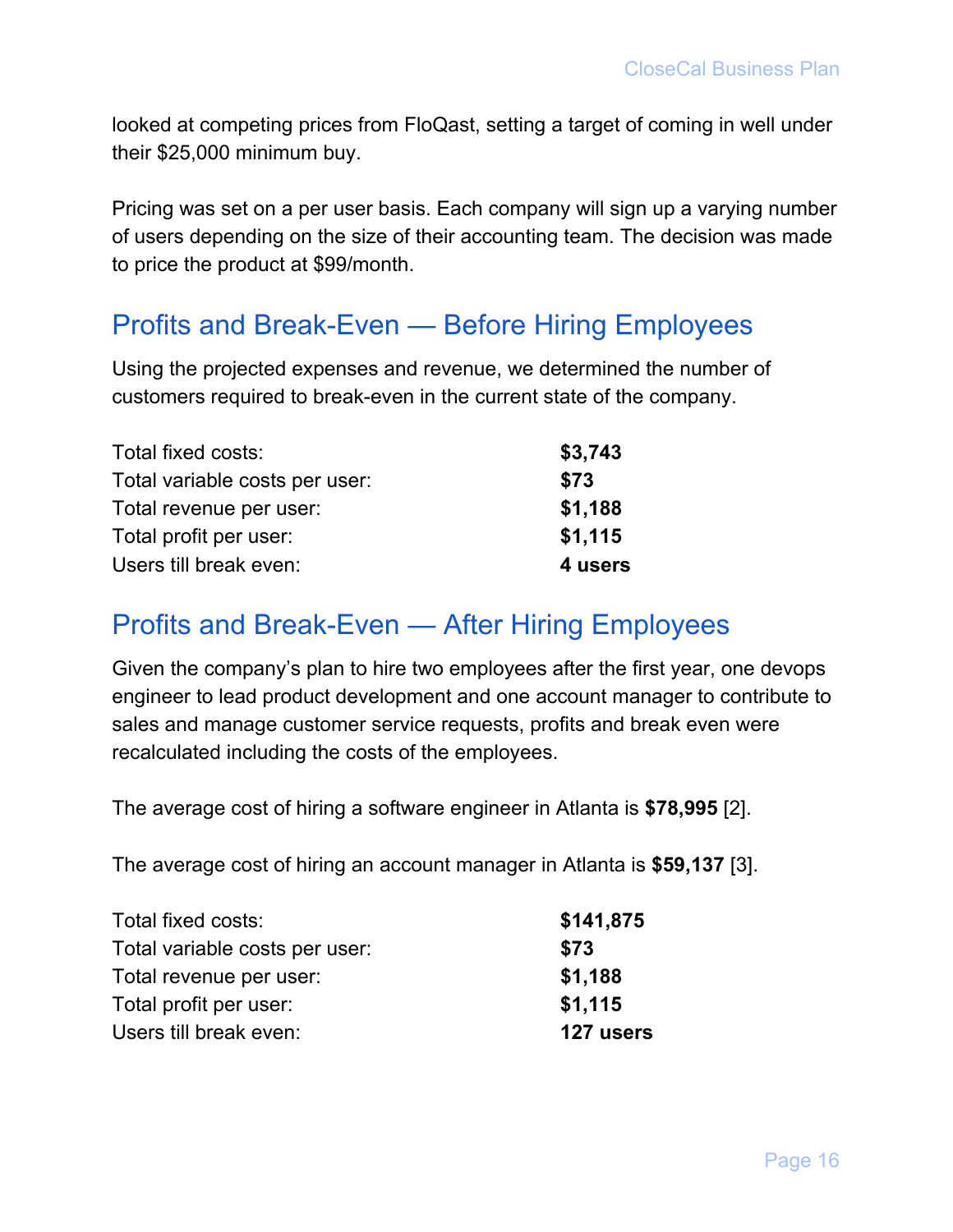Thus, according to the economics of business the company must have a user base of 127 users in order to support the hiring of an engineer and account manager.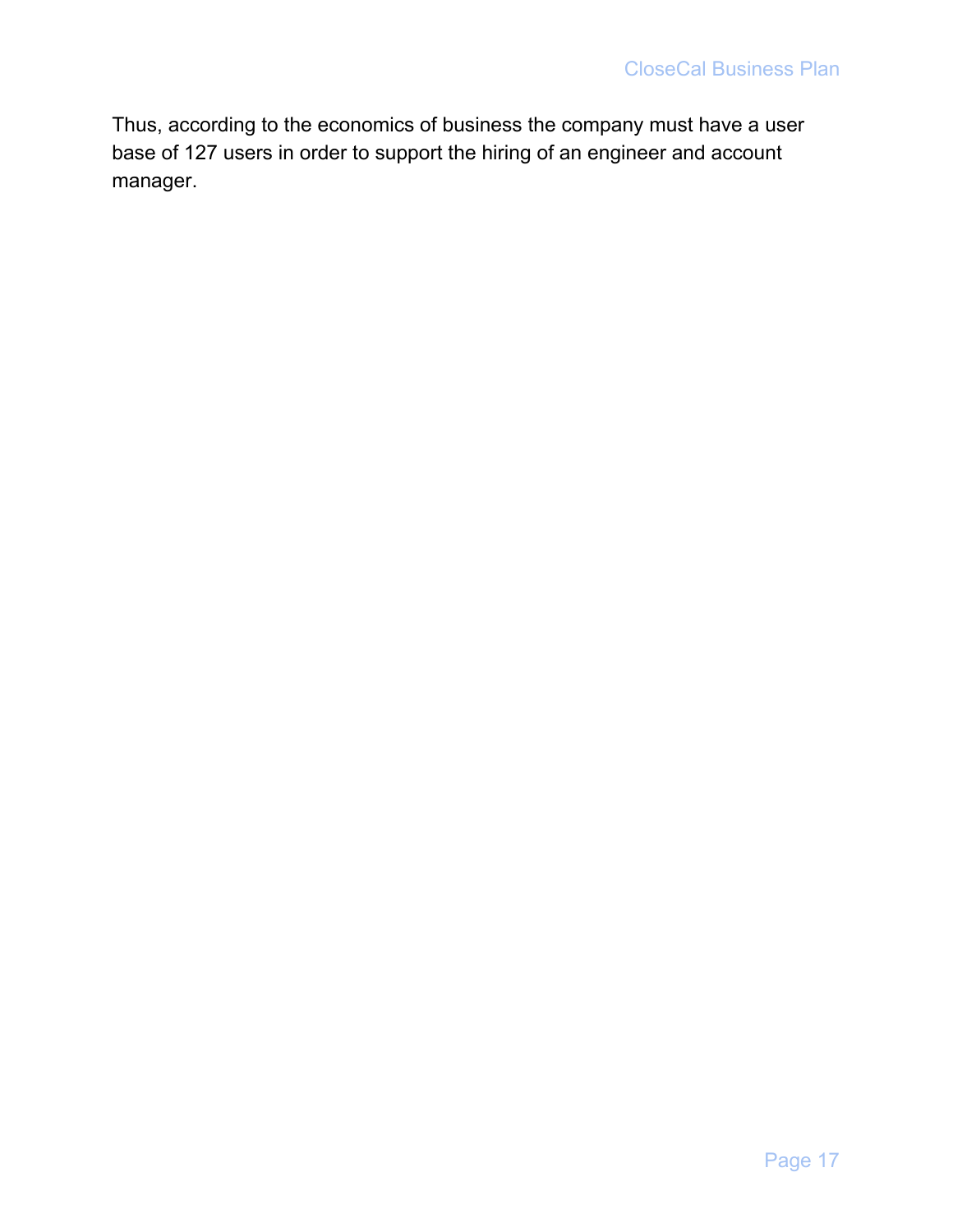# <span id="page-18-0"></span>**Marketing Plan**

CloseCal's marketing plan will combine an inbound marketing strategy with an outbound sales strategy.

## <span id="page-18-1"></span>Inbound Marketing Strategy

The inbound marketing strategy for the product will combine two primary elements: an educational accounting-related publication and a vibrant social media presence.

### <span id="page-18-2"></span>Strategy #1: Educational Accounting Content

The inbound marketing strategy employed here is to produce and publish educational accounting-related content in the form of a blog and curated email newsletter, which will attract website traffic from our target customer base to the CloseCal product.

The first element of the content strategy, the blog, will contain unique content, written by the CloseCal team, on accounting best practices and principles. It will center around topics relevant to the month-end close, including but not limited to journal entries, bank reconciliation, accounts receivable, accounts payable, presenting financial data to stakeholders, et cetera.

The second element of the content strategy is a curated email newsletter of summaries of other published blogs written in the accounting space (not written by the CloseCal team). The purpose of this content strategy is twofold: firstly, it enabled the team to deliver additional content of value to its blog distribution channel that can serve to attract more traffic. Second, it helps to build relationships in the industry with the publishers of those blogs.

#### <span id="page-18-3"></span>Strategy #2: Social Media

The inbound marketing strategy employed here is to develop an active and vibrant social media presence for both the CloseCal brand as well as the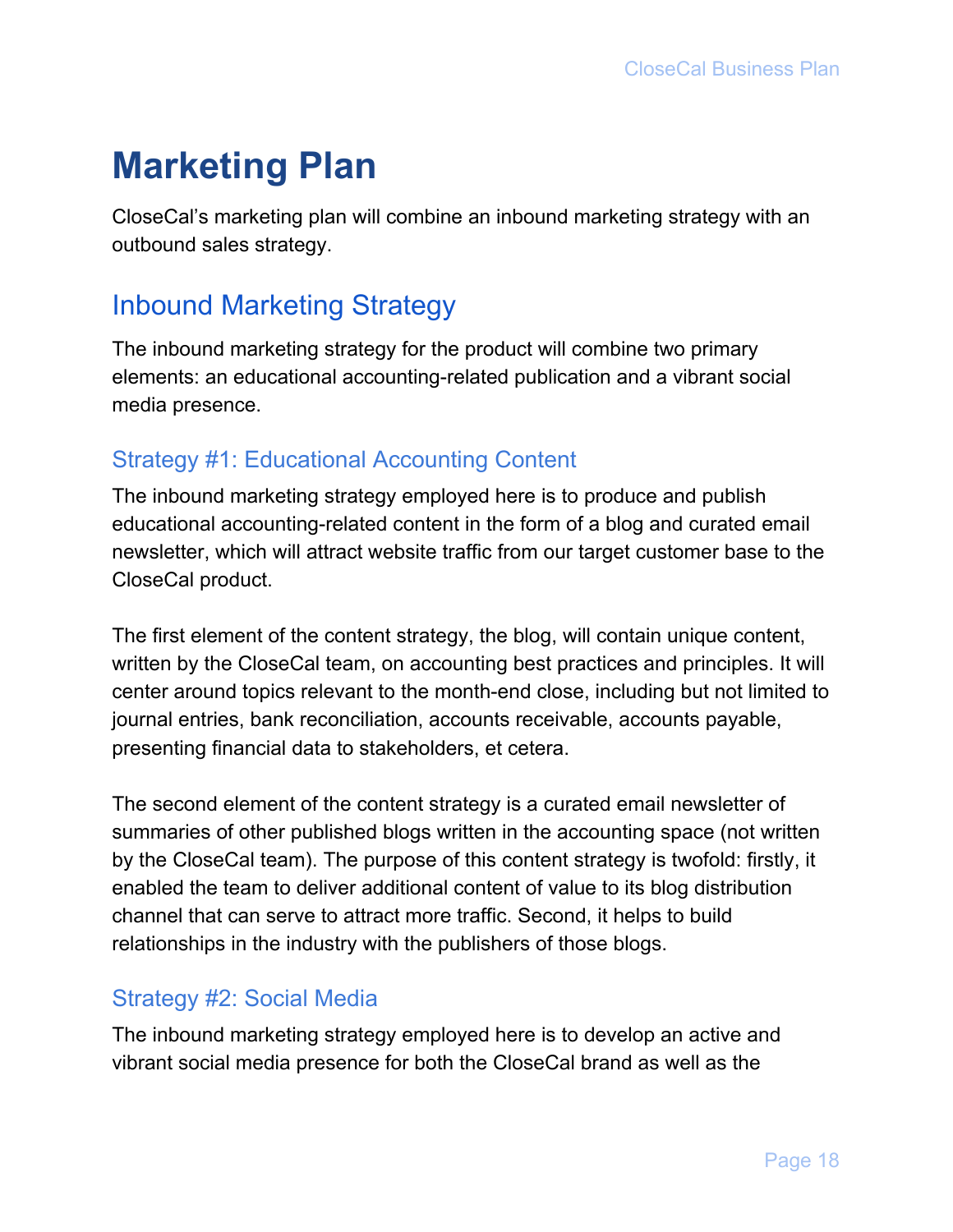founders. The social media platform of choice is LinkedIn, given that it is the best platform to connect in the B2B industry.

The social media presence will be built by cross-publishing articles from the blog to the LinkedIn Pulse publisher program. These articles will be linked to CloseCal, lending weight to the CloseCal brand and attract social media traffic from our target audience to the product. As with the previous strategy, a principal benefit of this strategy is that it is completely free to implement.

## <span id="page-19-0"></span>Outbound Sales Strategy

The second and arguably more important component of the Marketing Plan is an outbound sales strategy. Because the market penetration for this particular software is not significant, the market still has to be educated about the existence of this software.

Thus, it is not likely that the traffic sourced from the inbound marketing strategy will be as significant as the customers sourced from an outbound sales strategy, given that few of those already in the industry are aware of and searching for a tool like CloseCal.

The best way to educate the industry is by implementing an outbound sales strategy, which is a strategy that the Giant Otter company used to great positive effect [4].

The outbound sales strategy will occur in the following steps:

| Step #1   | Use LinkedIn Sales Navigator and LeadIQ to harvest information<br>regarding accounting employees who work at 627 companies in the<br>total addressable market. |
|-----------|----------------------------------------------------------------------------------------------------------------------------------------------------------------|
| Step $#2$ | Implement a cold-call and cold-email strategy to set meetings to<br>discuss the platform with higher-level accounting management<br>personnel.                 |
| Step #3   | Educate the personnel about the platform with a demonstration                                                                                                  |

#### **Sales Strategy**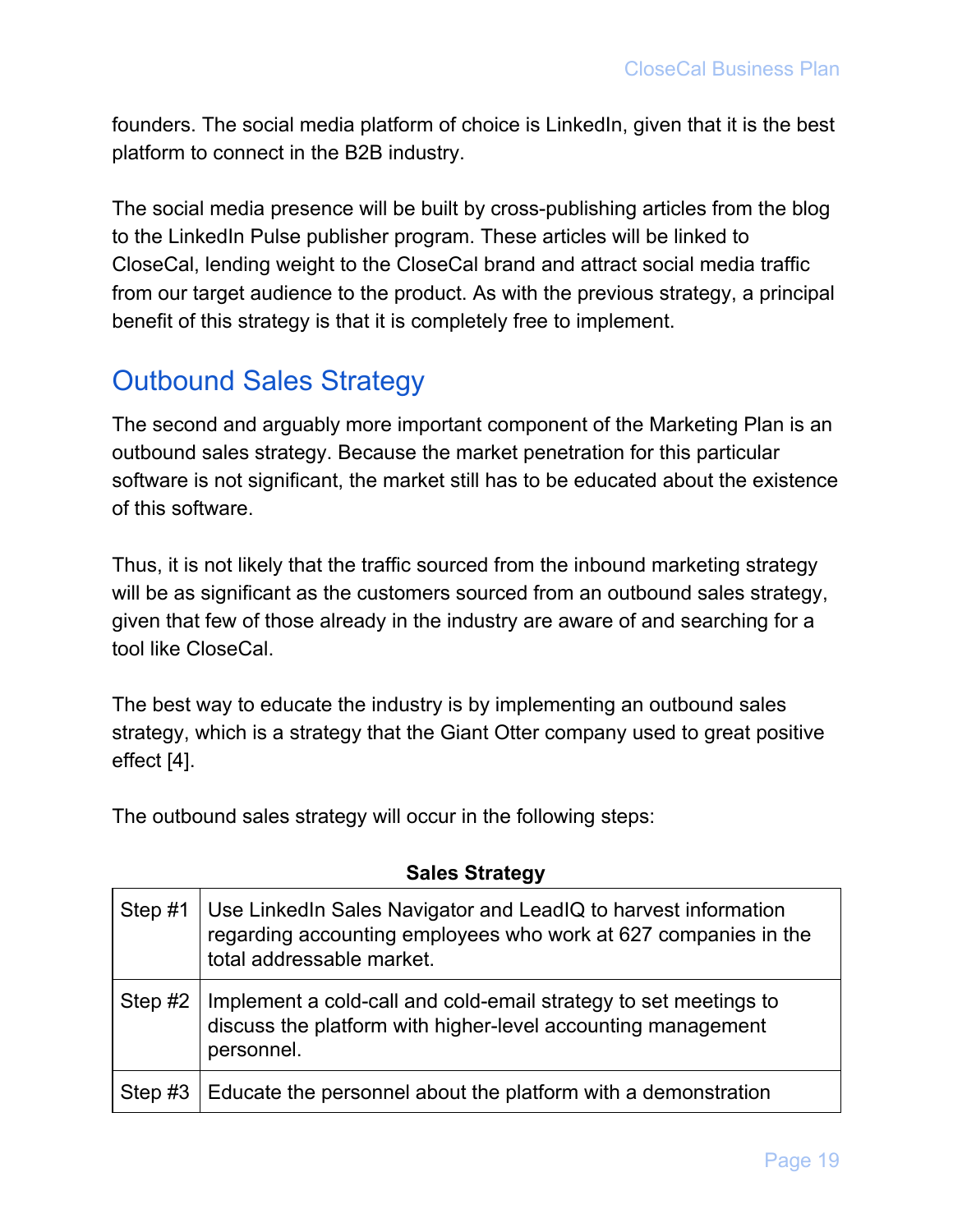Given that CloseCal is a software product, sales is not limited by product manufacture. Thus, the penetration of the market rests solely on the implementation of this plan.

| <b>Market Penetration</b> | <b>Projected Customer Base</b> |
|---------------------------|--------------------------------|
| $1\%$                     | 6 companies                    |
| 3%                        | 19 companies                   |
| 5%                        | 31 companies                   |
| 7%                        | 44 companies                   |
| 10%                       | 63 companies                   |
| 15%                       | 94 companies                   |
| 20%                       | 125 companies                  |

| <b>Sales Projections</b> |
|--------------------------|
|--------------------------|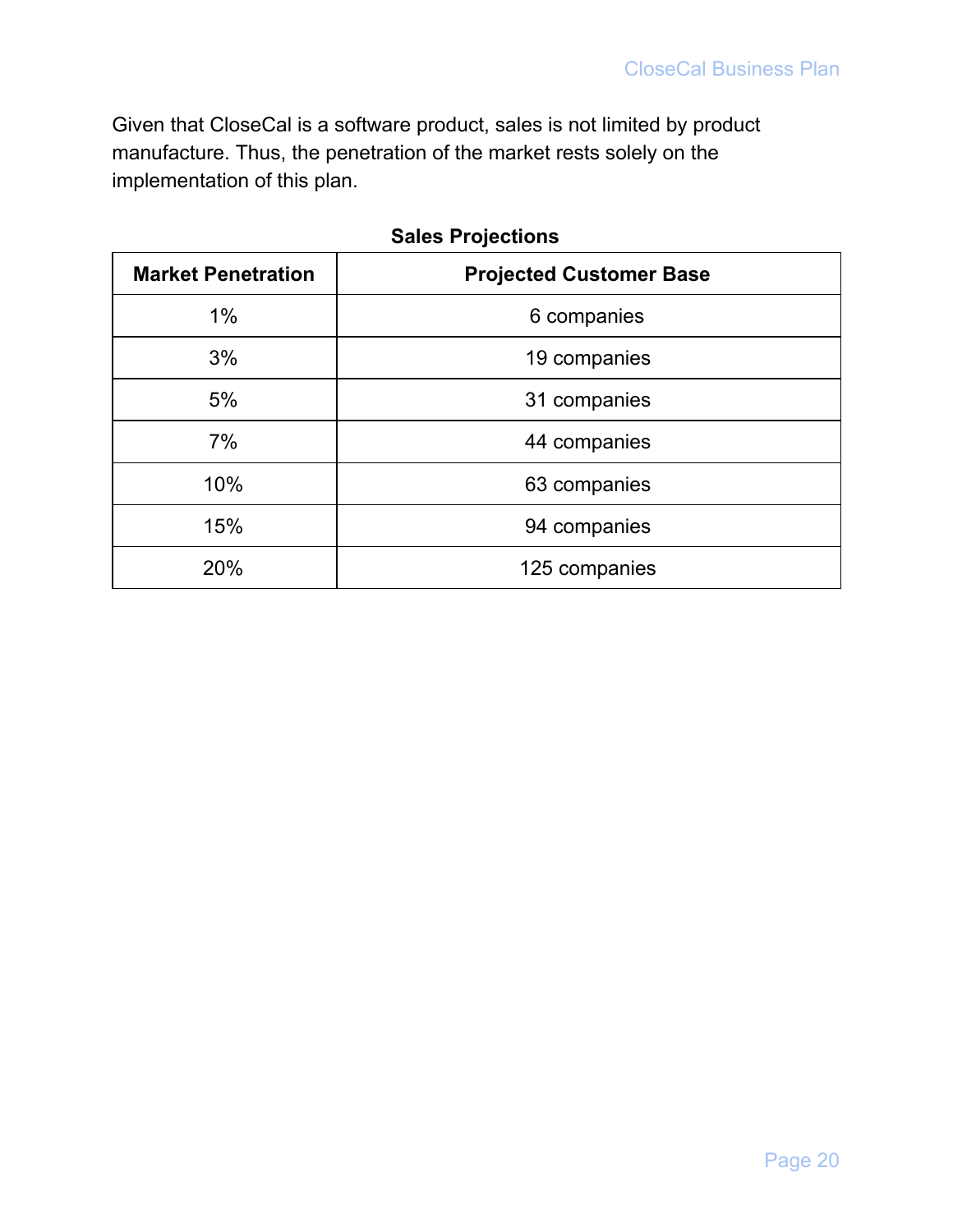# <span id="page-21-0"></span>**Design & Development Plan**

## <span id="page-21-1"></span>Product Development Progress

The current progress of the CloseCal software is significant. In the current state, the product is able to do all of the following functions:

- 1. Create an accounting team with all of the users from a specific company.
- 2. Create a close template that includes a checklist of all the tasks to be completed before month-end close is finished.
- 3. Assign tasks to specific users.
- 4. Mark a task as not yet started, in progress, or completed.
- 5. Create comment threads on tasks to discuss task-relevant information.
- 6. Send email notifications whenever tasks are complete.
- 7. Complete and lock a month-end close.

The screenshots from the product below depict this functionality.

| <b>⊘</b> CloseCal | $\equiv$                                                                                                                                                                                                               | $\times$<br>Ω |
|-------------------|------------------------------------------------------------------------------------------------------------------------------------------------------------------------------------------------------------------------|---------------|
| Dashboard<br>⊙    | Create a Team<br>Name<br>The Fun Company<br>Target close day<br>10<br>Fiscal year start month January $\div$<br><b>Business Day Excusions</b><br><b>Ø Exclude Weekends Ø Exclude Holidays</b><br>Create Team<br>Cancel |               |
|                   |                                                                                                                                                                                                                        |               |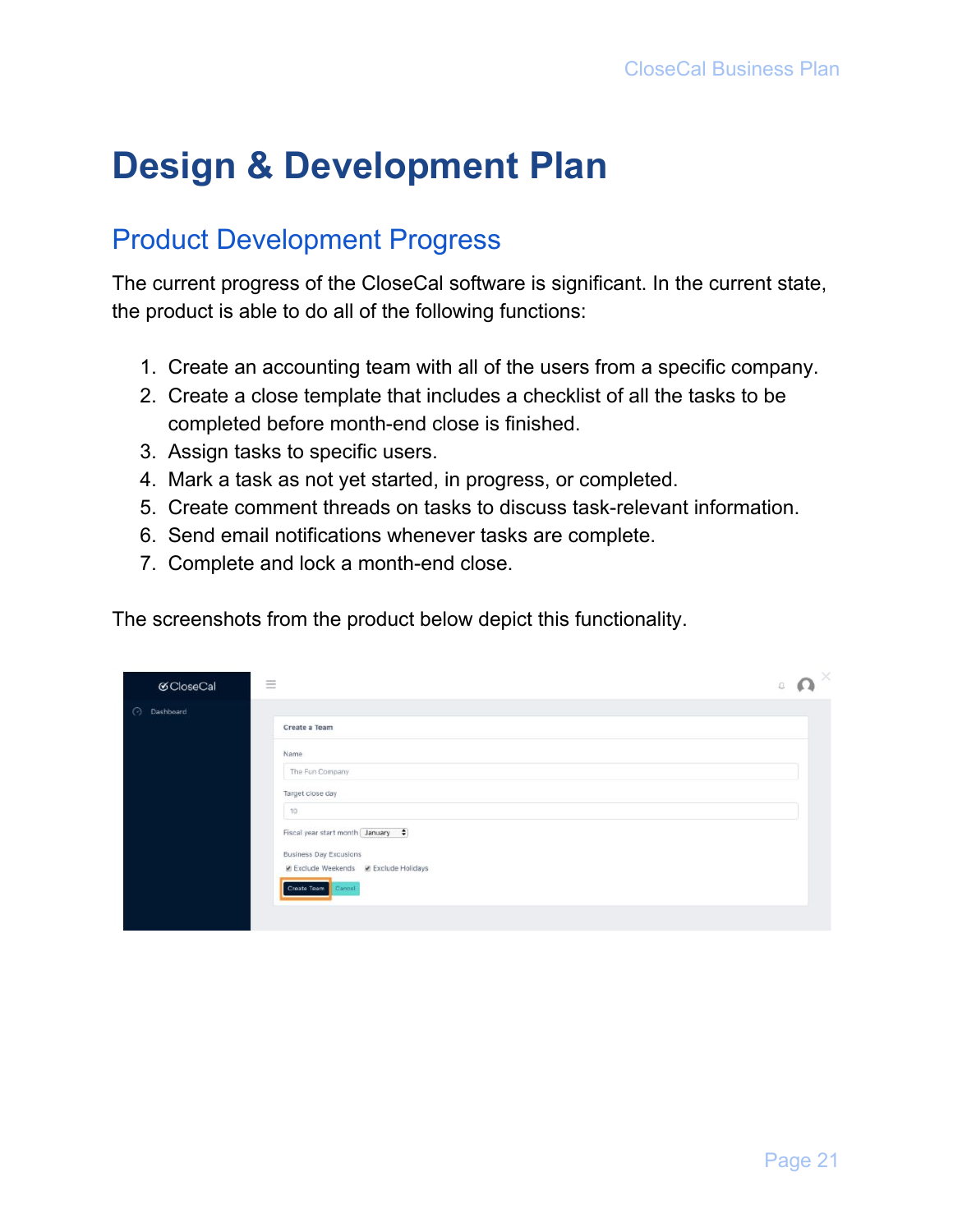| <b>@ Basic Settings</b> | <b><i>A</i></b> Team | ☆ Holidays           | $\circlearrowright$ Integrations |                     |                     |                    |
|-------------------------|----------------------|----------------------|----------------------------------|---------------------|---------------------|--------------------|
| Email                   |                      | <b>Update Status</b> | Manage Tasks                     | <b>Review Tasks</b> | <b>Manage Users</b> | <b>Delete User</b> |
| dan@thefunco.com        |                      | Admin                | Admin                            | Admin               | Admin               | Admin              |
| billy@thefunco.com      |                      | Deactivate           | Can Not Manage                   | Can Not Manage      | Can Not Manage      | User is Active     |
| <b>Invite Members</b>   |                      |                      |                                  |                     |                     |                    |

| <b></b> ⊗CloseCal                | $\equiv$<br>The Fun Company                      | $\Omega$<br>$\Box$ |
|----------------------------------|--------------------------------------------------|--------------------|
| $\odot$<br>Dashboard             | <b>Create A Close Task</b>                       |                    |
| CLOSE                            | Title                                            |                    |
| 曲<br>January FY2020              | Bank reconciliation                              |                    |
| <b>IE All Close Periods</b>      | $\ddot{\phantom{1}}$<br>Owner billy@thefunco.com |                    |
| MANAGE                           | Completion day [1 $\frac{1}{2}$ ]                |                    |
| <b>Task Templates</b><br>$\odot$ | Reviewer dan@thefunco.com \$                     |                    |
| (+) Create New Task Template     | Review day 2<br>$\div$                           |                    |
|                                  | Description                                      |                    |
|                                  | Complete bank reconciliations.                   |                    |
|                                  | Create Task template                             |                    |
|                                  |                                                  |                    |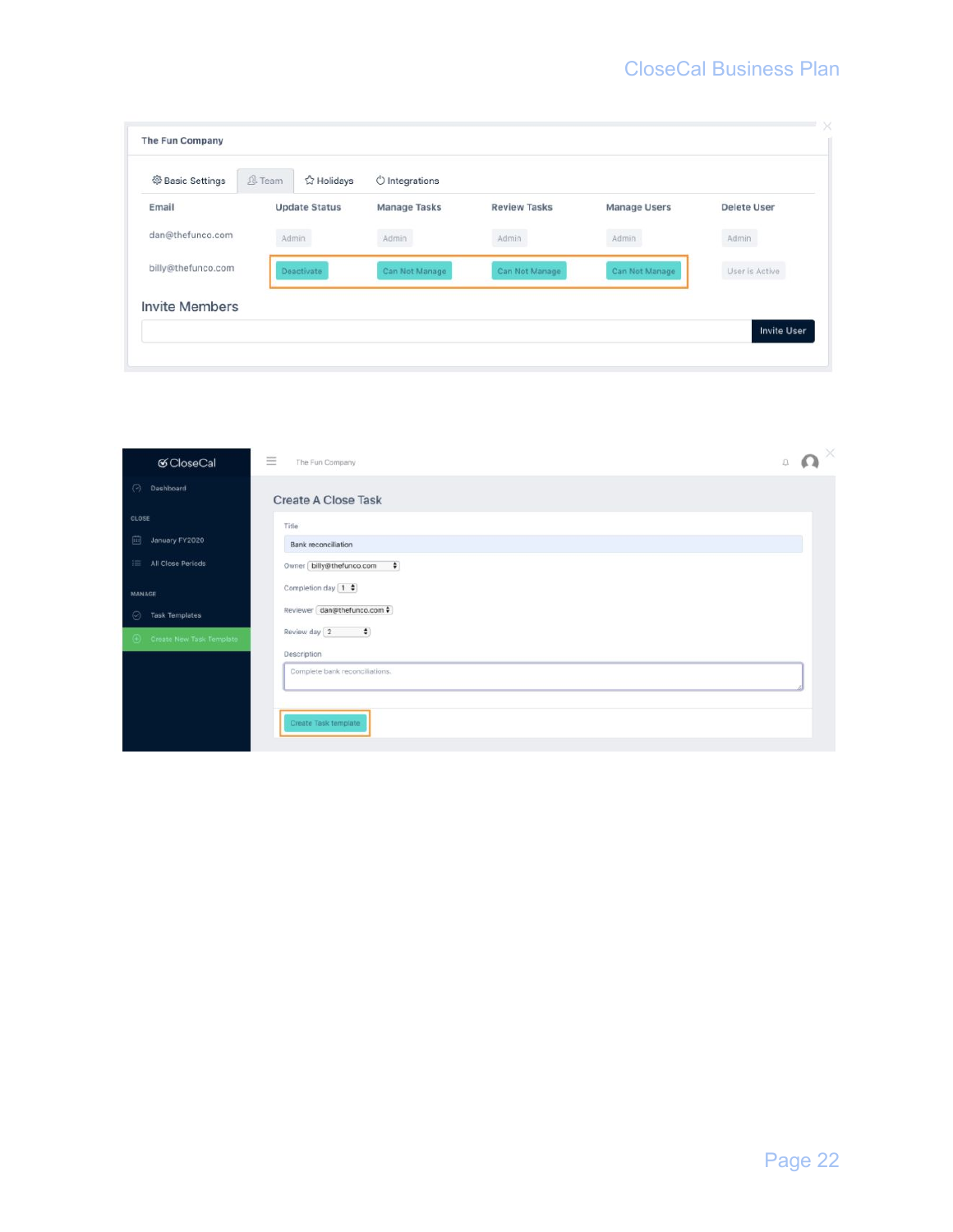| $\equiv$<br>CloseCal                  | The Fun Company                         | Access fiscal years and<br>manage close periods |                | $\bullet$ $\bullet$<br>You have notifications!                                                  |
|---------------------------------------|-----------------------------------------|-------------------------------------------------|----------------|-------------------------------------------------------------------------------------------------|
| Dashboard<br>⊙                        | Signed in successfully.                 |                                                 |                | Access your profile, team<br>settings, close periods, switch<br>$\mathbf x$                     |
| CLOSE                                 |                                         |                                                 |                | teams and logout.                                                                               |
| February FY2020<br>圓                  | Tasks you need to complete.<br>My Tasks |                                                 |                | <b>Close Log</b>                                                                                |
| All Close Periods<br>這                | Item                                    | Due Date                                        | <b>Status</b>  | Q Notifications<br><b>Activity</b>                                                              |
| Add a new close task<br><b>MANAGE</b> | Check review                            | 03/01/20                                        | Pending Review | about 2 hours<br>Comment<br>ago-<br>Posted                                                      |
| Task Templates<br>$\odot$             | Bank reconciliation                     | 03/02/20                                        | Pending Review | Billy posted a comment on Check<br>review<br>@Dan I gave you check 1155 as well.                |
| Create New Task Template              | Reconcile bank loan account             | 03/03/20                                        | In Progress *  | 3 days ago<br><b>Comment Posted</b>                                                             |
| Add a new close task                  | Inventory count                         | 03/04/20                                        | Not Started *  | Dan posted a comment on<br>Calculate expense accruals<br>@Jane Accrue 1% of wages for February, |
|                                       | Fixed asset depreciation                | 03/05/20                                        | Not Started    | 2% of wages YTD.                                                                                |
|                                       |                                         |                                                 |                | All Activities >>                                                                               |
|                                       |                                         |                                                 |                |                                                                                                 |
|                                       | <b>Completed Tasks</b>                  | Tasks you need to review.                       |                | Click Activity tab to see all<br>activites. Click Notifications tab                             |
|                                       | Item                                    | Due Date                                        | <b>Status</b>  | to see activity where you were<br>mentioned. Click All Activities to                            |
|                                       | Accounts Payable close                  | 03/02/20                                        | Complete *     | view the entire close log!                                                                      |
|                                       | Cash receipts                           | 03/02/20                                        | Complete *     |                                                                                                 |

## <span id="page-23-0"></span>Projected Development Milestones

The table below outlines the milestones for the program that are yet to be completed, along with an estimated date of completion, for the remainder of the year. Adding this functionality will put the product on par with its heaviest competition, FloQast.

| <b>Product Development</b><br><b>Milestone</b> | <b>Value for Customers</b>                                                                                               | <b>Projected Date</b> |
|------------------------------------------------|--------------------------------------------------------------------------------------------------------------------------|-----------------------|
| Integrate with<br><b>QuickBooks</b>            | Pull in information from<br>general ledger to present<br>financial metrics.                                              | 8/1/2020              |
| <b>Financial metric</b><br>visualization       | <b>Present information</b><br>pulled from general<br>ledger with aesthetically<br>pleasing graphs and<br>visualizations. | 12/1/2020             |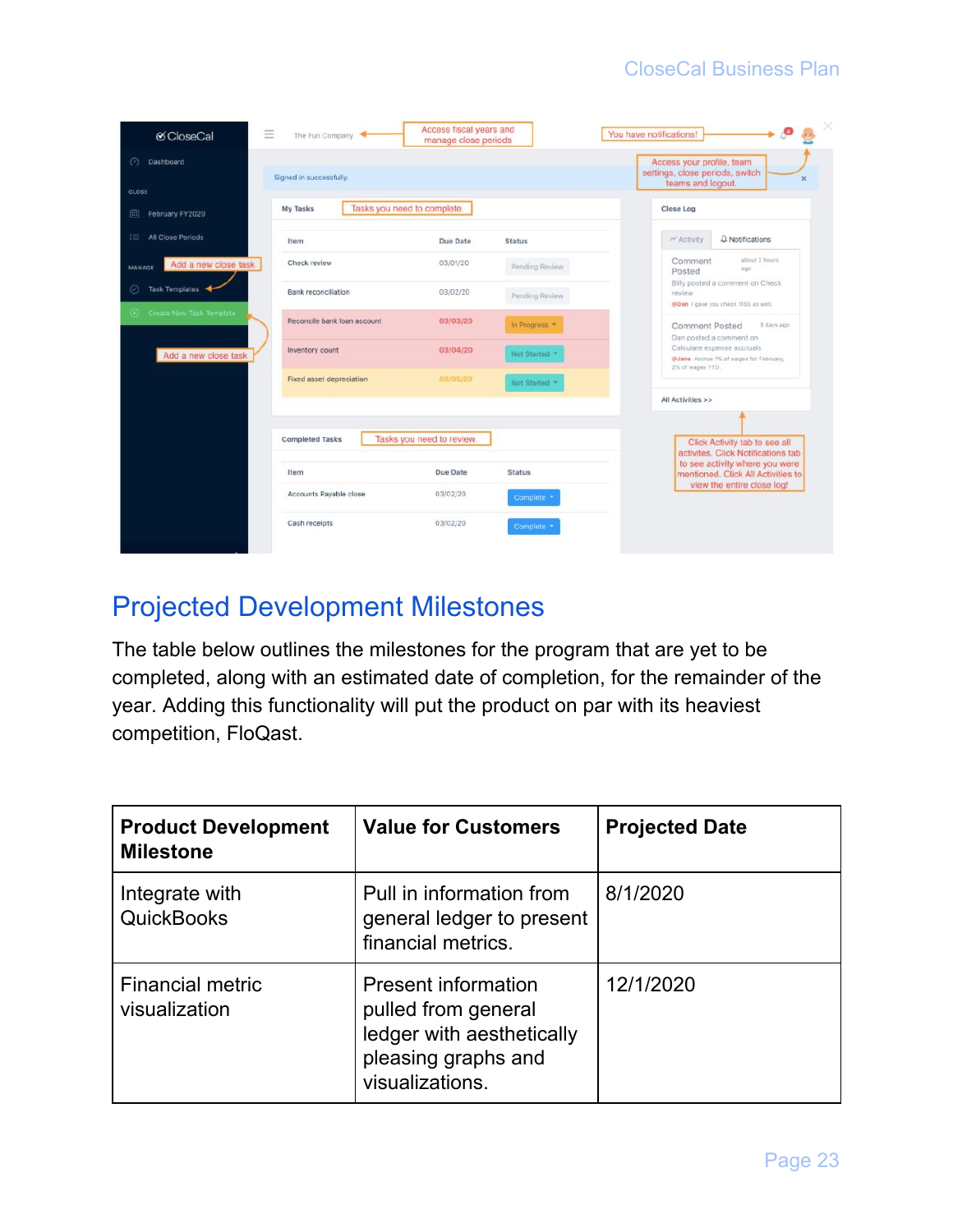## <span id="page-24-0"></span>**Challenges**

There are two principal challenges faced in the product development for CloseCal.

#### <span id="page-24-1"></span>Challenge #1: Insufficient Development Resources

Only one member of the founding team (Sebhastien Gibosse) is technically capable to continue product development. Thus, the responsibilities of building out the additional technical features described above, as well as creating fixes for any bugs in the existing version of the product, fall on Sebhastien's shoulders. This is a bottleneck for the product's development.

#### <span id="page-24-2"></span>Challenge #2: Product Development Cost

In order to accelerate product development, a major cost would be added to the project. The first cost would be that of hiring a software engineer, which is an average cost of \$78,995 in Atlanta, GA [2]. This cost is prohibitively expensive until enough users are paying for the platform to support the cost, given that the company is attempting bootstrapped funding.

### <span id="page-24-3"></span>Intellectual Property

In the software world, companies own copyrights to any programs that are built from the moment that they are tangibly used. Thus, CloseCal's software program and the back end of the product and how it is architected to provide its service to its customers are copyrighted to CloseCal. No additional patents are required to protect this intellectual property [5].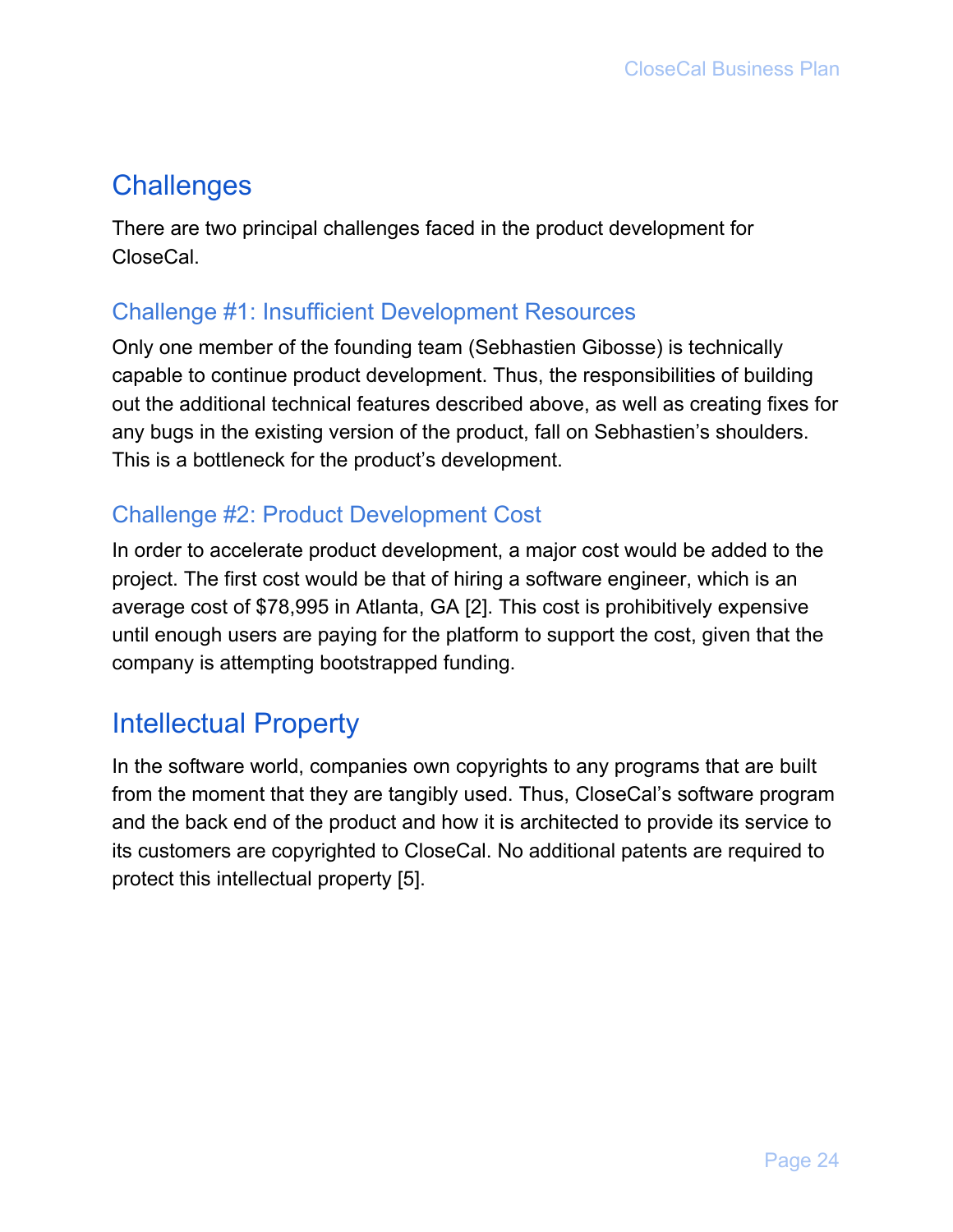# <span id="page-25-0"></span>**Operations Plan**

# <span id="page-25-1"></span>Back Stage

This company's operations are unique compared to brick-and-mortar industries given the fact that nothing needs to be produced in order for the service of the software to be provided to the customer. Once the customer is allowed to sign up for an account on the software platform, there is no additional work that has to be done in order to provide service to the customer.

The principal operations that take place in the back stage of the company are the company's own sales and marketing efforts and product development. These operations have been outlined previously.

# <span id="page-25-2"></span>Front Stage

The front stage of the company's operations primarily involve customer onboarding and customer service.

### <span id="page-25-3"></span>Customer Onboarding

In order to further differentiate from the competition, CloseCal will be providing a white-glove customer onboarding service to get its customer companies up and running with the software as fast as possible.

When a customer is onboarded to the platform, a meeting will be set with one of the founding team members. During this meeting, CloseCal will gather information as to what the month-end close process and task checklist looks like for that customer, which employees need what level of access, and how the month-end close should be structured. Then, CloseCal will build out the month-end close template and create the team for the customer in the software, so that the customer is able to immediately start using the software without having to take any time to set it up.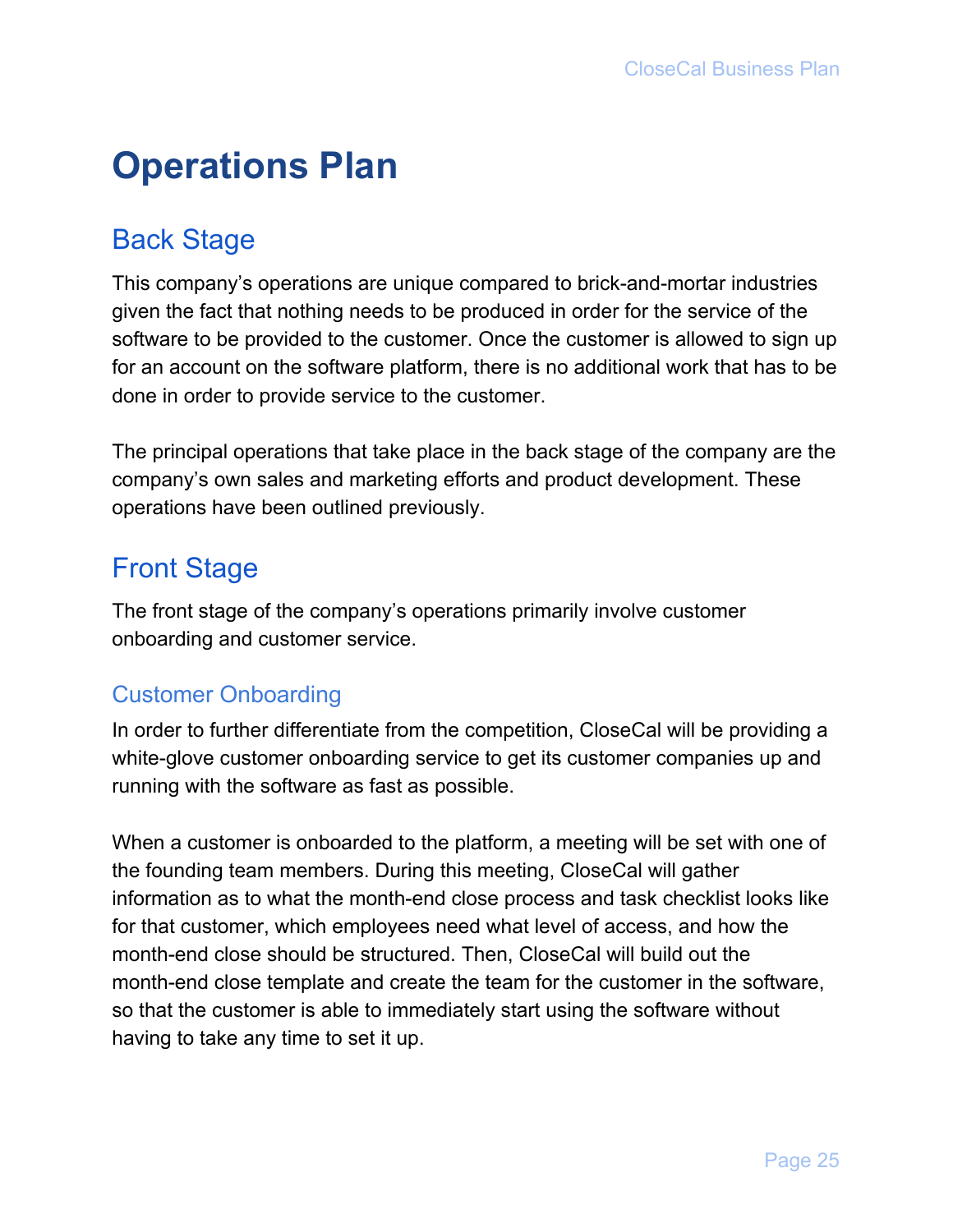### <span id="page-26-0"></span>Customer Service

The customer service operations are split up into two parts. All customer support requests will be handled via email [support@closecal.com](mailto:support@closecal.com). All technical requests will be routed to Sebhastien Gibosse, while the responsibility of fulfilling all non-technical requests will fall on the shoulders of Bruce Belmont and Jonathan Rebby John.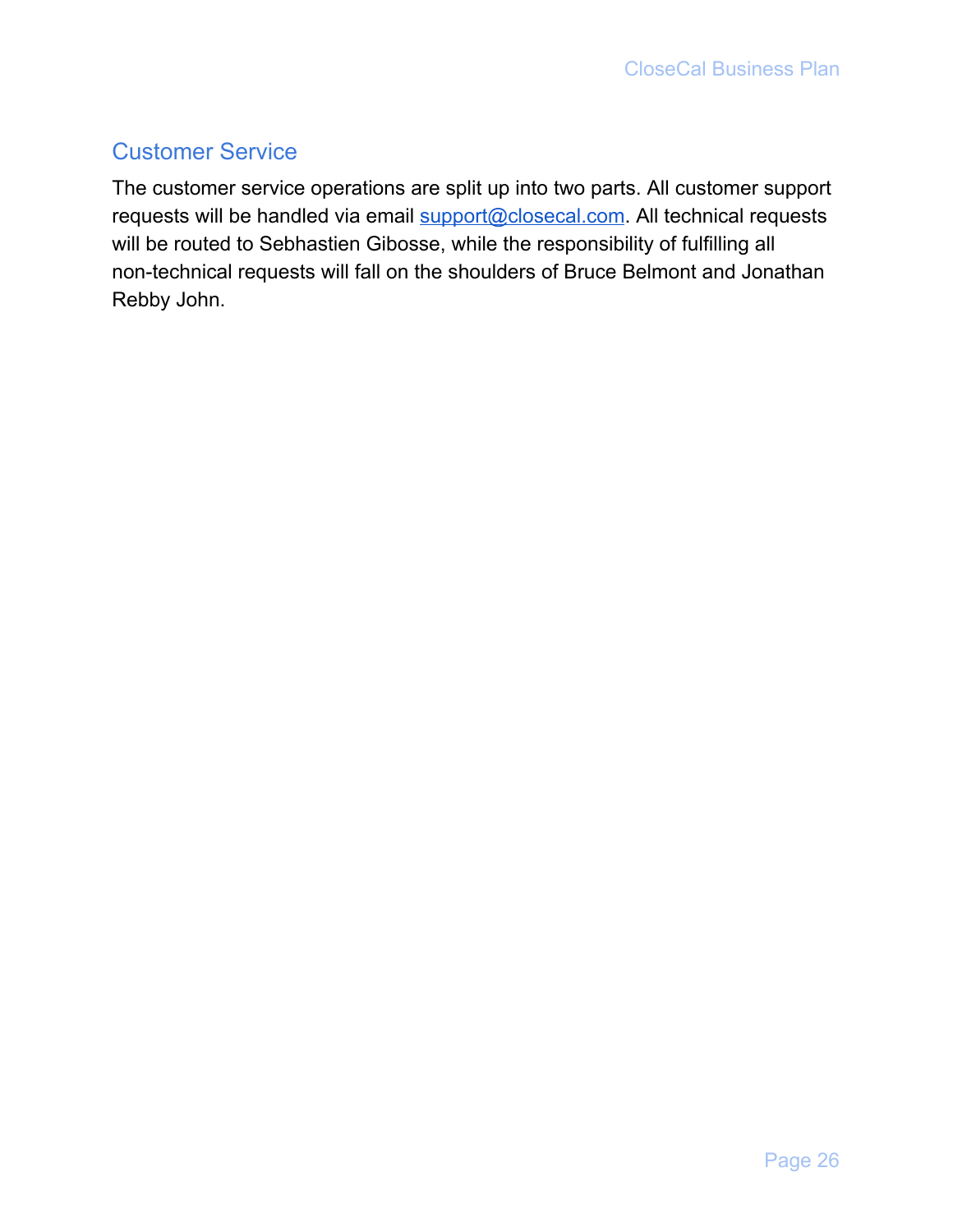# <span id="page-27-0"></span>**Company Organization Structure**

CloseCal operates with a small, three-person team and is independent of any formal board of directors or board of advisors.

#### <span id="page-27-1"></span>CEO — Sebhastien Gibosse

Sebhastien Gibosse is the Chief Executive Officer of CloseCal and will oversee the product's development. The first employee, which is slated to be a software engineer, will report to Sebhastien.

#### <span id="page-27-2"></span>COO — Bruce Belmont

Bruce Belmont is the Chief Operations Officer of CloseCal and will oversee all business operations.

#### <span id="page-27-3"></span>CRO — Jonathan Rebby John

Jonathan Rebby John is the Chief Revenue Officer of CloseCal and will oversee all sales and marketing efforts. The second employee, which is slated to be an account manager, will report to Jonathan and Bruce.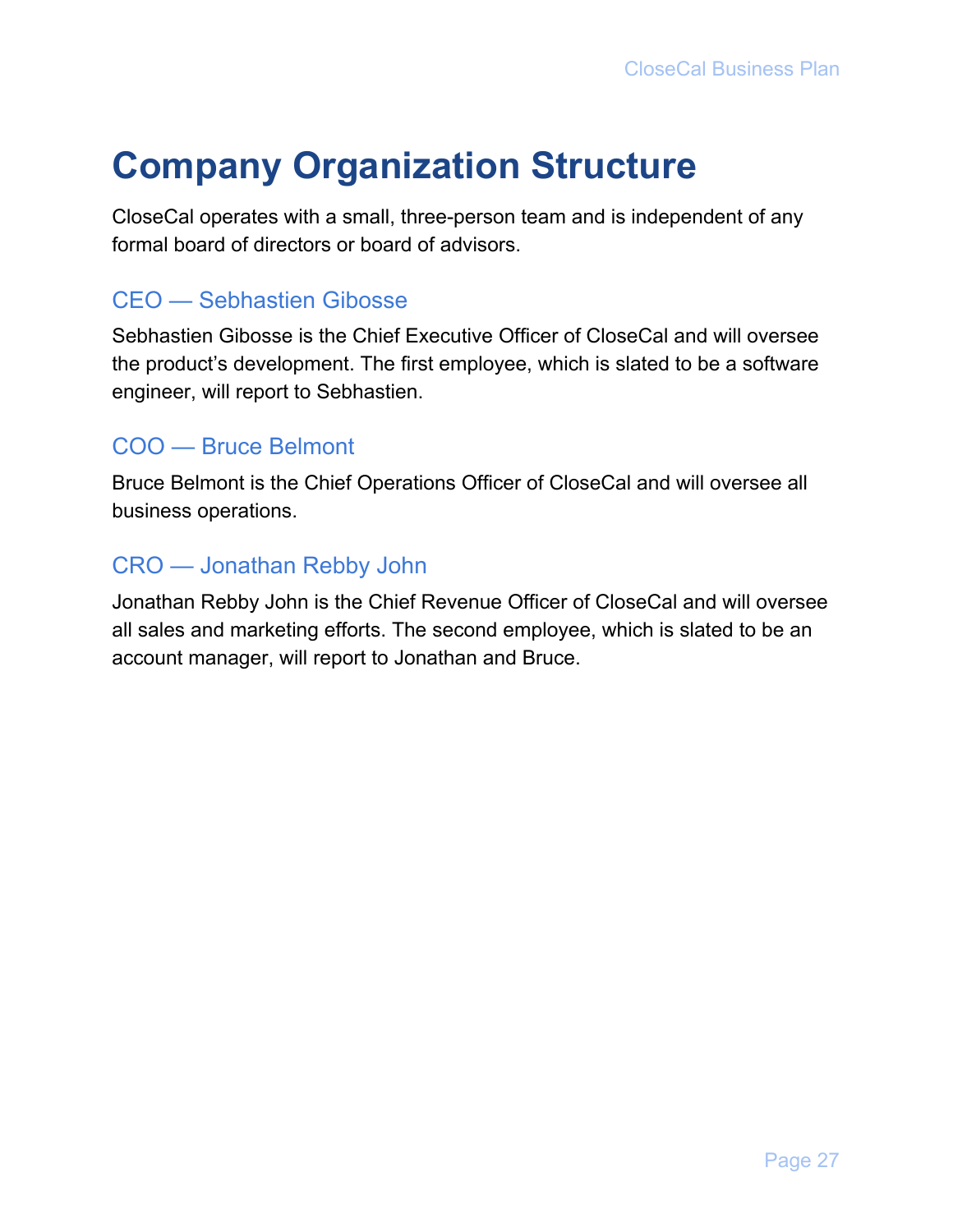# <span id="page-28-0"></span>**Overall Schedule**

The overall projected schedule for the project is outlined below.

| <b>Milestone</b>                                               | <b>Date</b> |
|----------------------------------------------------------------|-------------|
| Register a legal entity                                        | 6/1/2020    |
| Create blog and curated newsletter                             | 6/1/2020    |
| Set up bank accounts and financial<br>operations               | 6/15/2020   |
| Complete user testing                                          | 7/1/2020    |
| Earn first sale                                                | 7/1/2020    |
| Break even (4 users)                                           | 8/1/2020    |
| Hire software engineer and account<br>manager (have 127 users) | 12/1/2020   |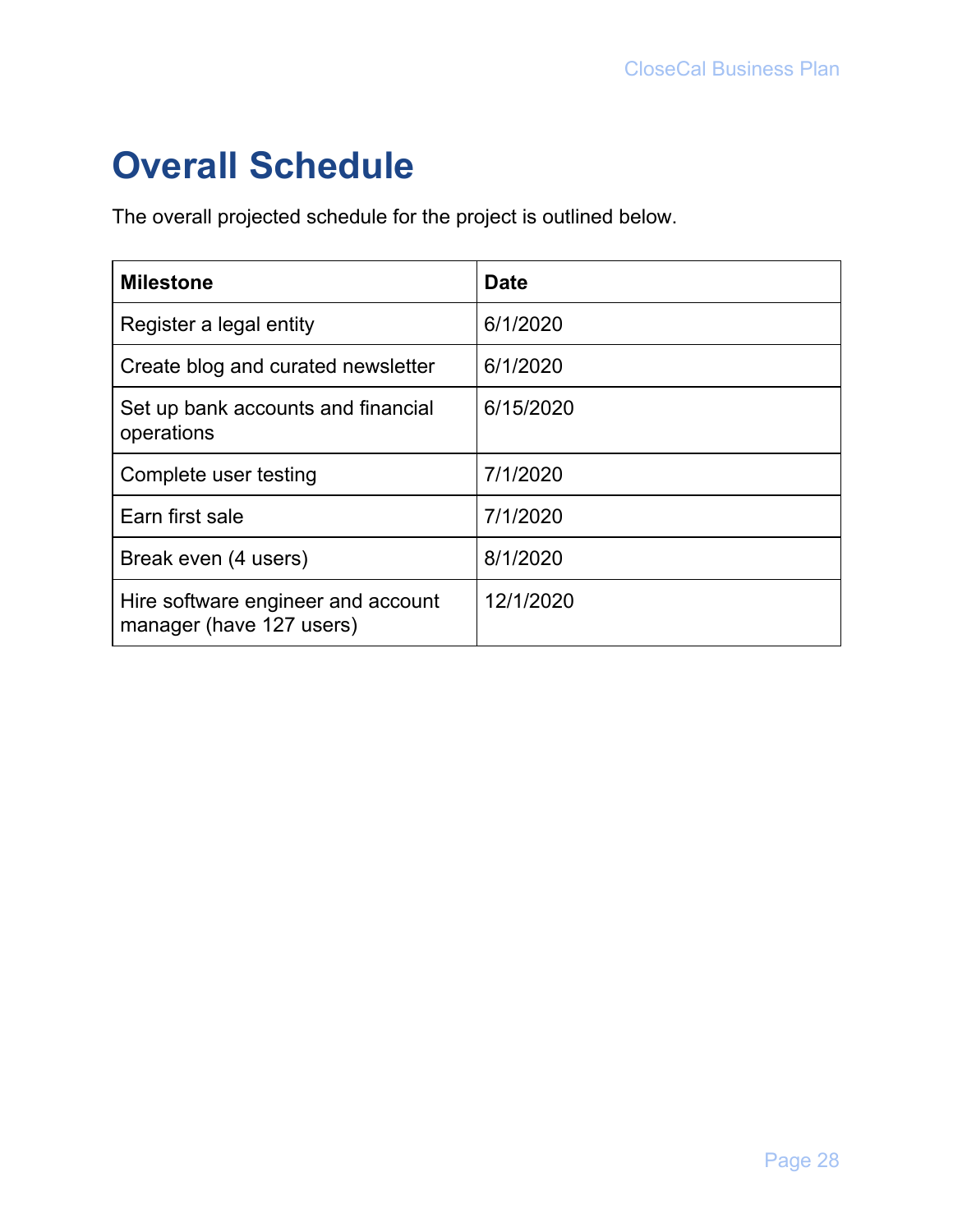# <span id="page-29-0"></span>**Financial Projections**

The accounting statements were developed with the projection of 5% market penetration within the first year (defined from 6/1/2020 to 5/31/2021), which translates to 31 customers. Customers are projected to sign up an average of 10 users to the platform, translating into 310 total users in the userbase. The statements also include the cost of hiring a software engineer and account manager as mentioned in the milestones.

| CloseCal                                 | <b>Income Statement</b><br>For the Year Ending 5/31/2021 |
|------------------------------------------|----------------------------------------------------------|
| <b>Revenue</b>                           | 2020                                                     |
| Sales revenue                            | 365,800                                                  |
| (Less sales returns and allowances)      |                                                          |
| Service revenue                          |                                                          |
| Interest revenue                         |                                                          |
| Other revenue                            |                                                          |
| <b>Total Revenues</b>                    | 365,800                                                  |
| <b>Expenses</b>                          |                                                          |
| Advertising                              |                                                          |
| Bad debt                                 |                                                          |
| Commissions                              |                                                          |
| Cost of goods sold                       | 22,630                                                   |
| Depreciation                             |                                                          |
| Employee benefits                        |                                                          |
| Furniture and equipment                  |                                                          |
| Insurance                                |                                                          |
| Interest expense                         |                                                          |
| Maintenance and repairs                  |                                                          |
| Office supplies                          |                                                          |
| Payroll taxes                            |                                                          |
| Rent                                     |                                                          |
| Research and development                 |                                                          |
| Salaries and wages                       | 57,555                                                   |
| Software                                 |                                                          |
| Travel                                   |                                                          |
| <b>Utilities</b>                         |                                                          |
| Web hosting and domains                  | 3,743                                                    |
| Other                                    |                                                          |
| <b>Total Expenses</b>                    | 83,928                                                   |
| Net Income Before Taxes                  | 281,872                                                  |
| Income tax expense                       |                                                          |
| <b>Income from Continuing Operations</b> | 281,872                                                  |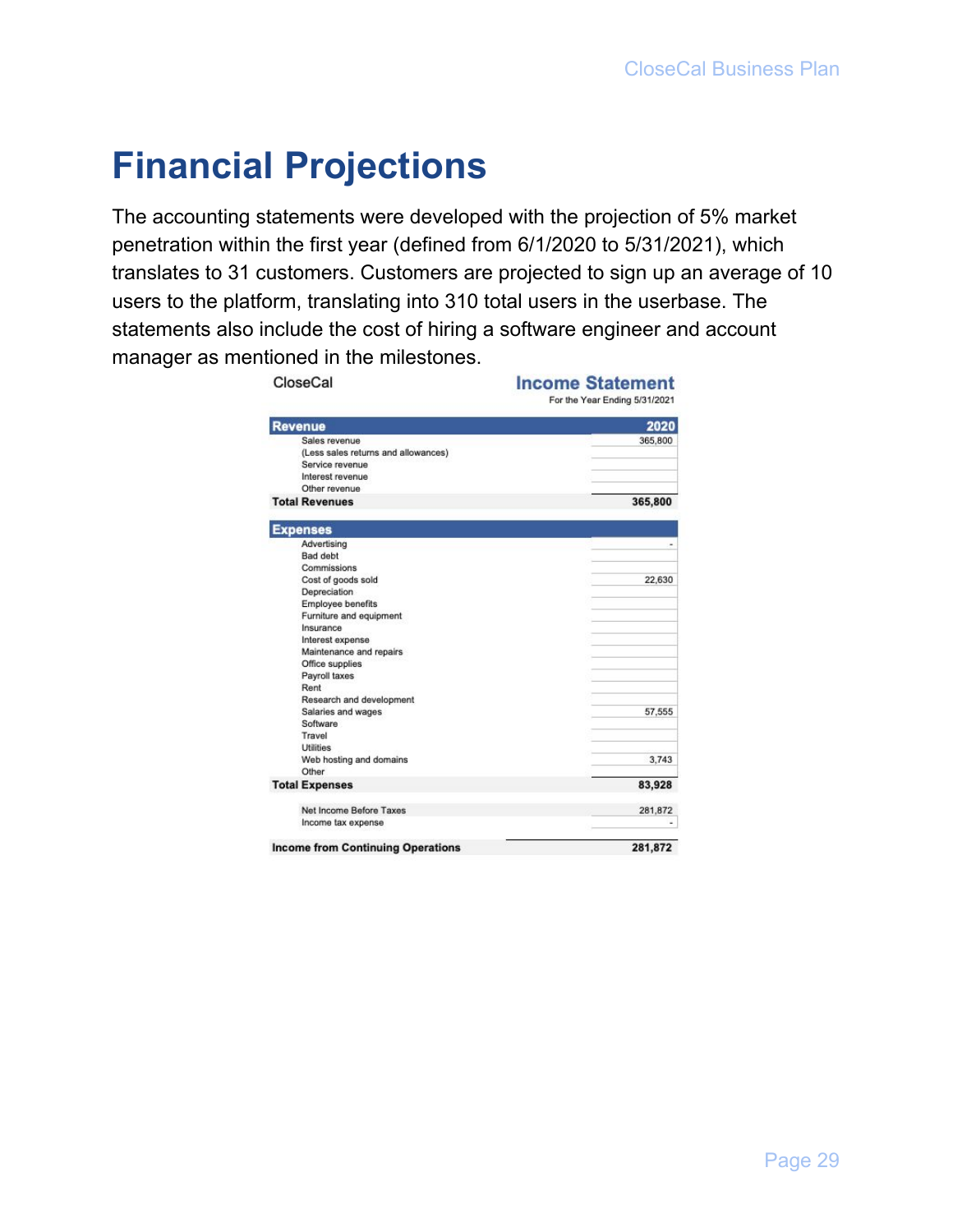#### CloseCal **Cash Flow Statement**

| For the Year Ending                           | 5/31/20    |
|-----------------------------------------------|------------|
| Cash at Beginning of Year                     | $^{\circ}$ |
| <b>Operations</b>                             |            |
| Cash receipts from                            |            |
| Customers                                     | 365,800    |
| <b>Other Operations</b>                       |            |
| Cash paid for                                 |            |
| Inventory purchases                           | 0          |
| General operating and administrative expenses | (22, 630)  |
| Wage expenses                                 | (57, 555)  |
| Interest                                      | 0          |
| Income taxes                                  | $\Omega$   |
| Net Cash Flow from Operations                 | 285,615    |
| <b>Investing Activities</b>                   |            |
| Cash receipts from                            |            |
| Sale of property and equipment                | 0          |
| Collection of principal on loans              | 0          |
| Sale of investment securities                 | 0          |
| Cash paid for                                 |            |
| Purchase of property and equipment            | 0          |
| Making loans to other entities                |            |
| Purchase of investment securities             |            |
| Net Cash Flow from Investing Activities       | $\Omega$   |
|                                               |            |
| <b>Financing Activities</b>                   |            |
| Cash receipts from                            |            |
| <b>Issuance of stock</b>                      |            |
| Borrowing                                     |            |
| Cash paid for                                 |            |
| Repurchase of stock (treasury stock)          |            |
| Repayment of loans                            | 0          |
| <b>Dividends</b>                              | 0          |
| Net Cash Flow from Financing Activities       | $\Omega$   |
| Net Increase in Cash                          | 285,615    |

Cash at End of Year 285,615

| CloseCal                                                                                                        |                                |   | Date:                    |      | <b>Balance Sheet</b>                    |
|-----------------------------------------------------------------------------------------------------------------|--------------------------------|---|--------------------------|------|-----------------------------------------|
| <b>Assets</b>                                                                                                   |                                |   | 2020                     |      | 2019                                    |
| <b>Current Assets</b>                                                                                           |                                |   |                          |      |                                         |
| Cash<br>Accounts receivable<br>Inventory<br>Prepaid expenses<br>Short-term investments                          |                                |   | 365,800                  |      |                                         |
|                                                                                                                 | Total current assets \$        |   | 365,800 \$               |      |                                         |
| <b>Fixed (Long-Term) Assets</b>                                                                                 |                                |   |                          |      | Copy formatting from one location and a |
| Long-term investments<br>Property, plant, and equipment<br>(Less accumulated depreciation)<br>Intangible assets |                                |   |                          |      |                                         |
|                                                                                                                 | Total fixed assets \$          |   |                          | $-5$ |                                         |
| <b>Other Assets</b>                                                                                             |                                |   |                          |      |                                         |
| Deferred income tax<br>Other                                                                                    |                                |   |                          |      |                                         |
|                                                                                                                 | Total Other Assets \$          |   | $\overline{\phantom{a}}$ | \$   |                                         |
| <b>Total Assets</b>                                                                                             |                                | s | 365,800                  | s    |                                         |
| <b>Liabilities and Owner's Equity</b>                                                                           |                                |   |                          |      |                                         |
| <b>Current Liabilities</b>                                                                                      |                                |   |                          |      |                                         |
| Accounts payable<br>Short-term loans                                                                            |                                |   | 61.298                   |      |                                         |
| Income taxes payable<br>Accrued salaries and wages<br>Uneamed revenue<br>Current portion of long-term debt      |                                |   |                          |      |                                         |
|                                                                                                                 | Total current liabilities \$   |   | 61,298 \$                |      |                                         |
| <b>Long-Term Liabilities</b>                                                                                    |                                |   |                          |      |                                         |
| Long-term debt<br>Deferred income tax<br>Other                                                                  |                                |   |                          |      |                                         |
|                                                                                                                 | Total long-term liabilities \$ |   | ÷.                       | \$   |                                         |
| <b>Owner's Equity</b>                                                                                           |                                |   |                          |      |                                         |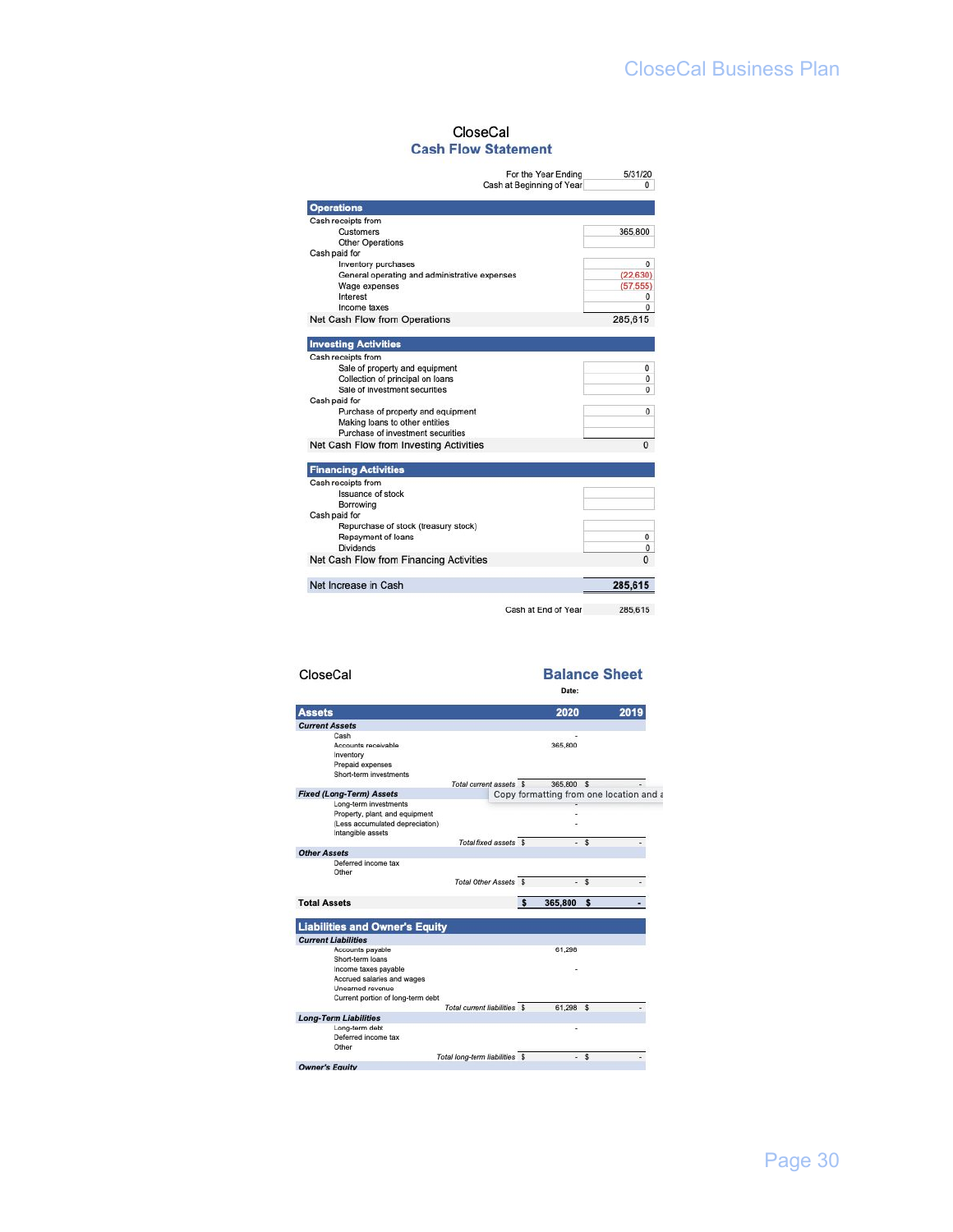# <span id="page-31-0"></span>**References**

- [1] "BlackLine, Inc.". Yahoo! Finance. Web. <[https://finance.yahoo.com/quote/BL/>](https://finance.yahoo.com/quote/BL/)
- [2] "Salary: Software Engineer in Atlanta, GA". Glassdoor. Web. <[https://www.glassdoor.com/Salaries/atlanta-software-engineer-salary-SR](https://www.glassdoor.com/Salaries/atlanta-software-engineer-salary-SRCH_IL.0,7_IM52_KO8,25.htm) [CH\\_IL.0,7\\_IM52\\_KO8,25.htm](https://www.glassdoor.com/Salaries/atlanta-software-engineer-salary-SRCH_IL.0,7_IM52_KO8,25.htm)>
- [3] "Salary: Account Manager in Atlanta, GA". Glassdoor. Web. <[https://www.glassdoor.com/Salaries/atlanta-account-manager-salary-SR](https://www.glassdoor.com/Salaries/atlanta-account-manager-salary-SRCH_IL.0,7_IM52_KO8,23.htm) [CH\\_IL.0,7\\_IM52\\_KO8,23.htm](https://www.glassdoor.com/Salaries/atlanta-account-manager-salary-SRCH_IL.0,7_IM52_KO8,23.htm)>
- [4] "Case Study Market Penetration Leads to Attractive Exit". Barnett Strategies. Web. <[https://www.barnettstrategies.com/2019/09/19/case-study-market-penetra](https://www.barnettstrategies.com/2019/09/19/case-study-market-penetration-results-lead-to-attractive-exit/) [tion-results-lead-to-attractive-exit/>](https://www.barnettstrategies.com/2019/09/19/case-study-market-penetration-results-lead-to-attractive-exit/)
- [5] "Who Owns Your Software Copyright?". Law 4 Small Business, P.C.. Web. <<https://www.l4sb.com/blog/who-owns-your-software-copyright/>>